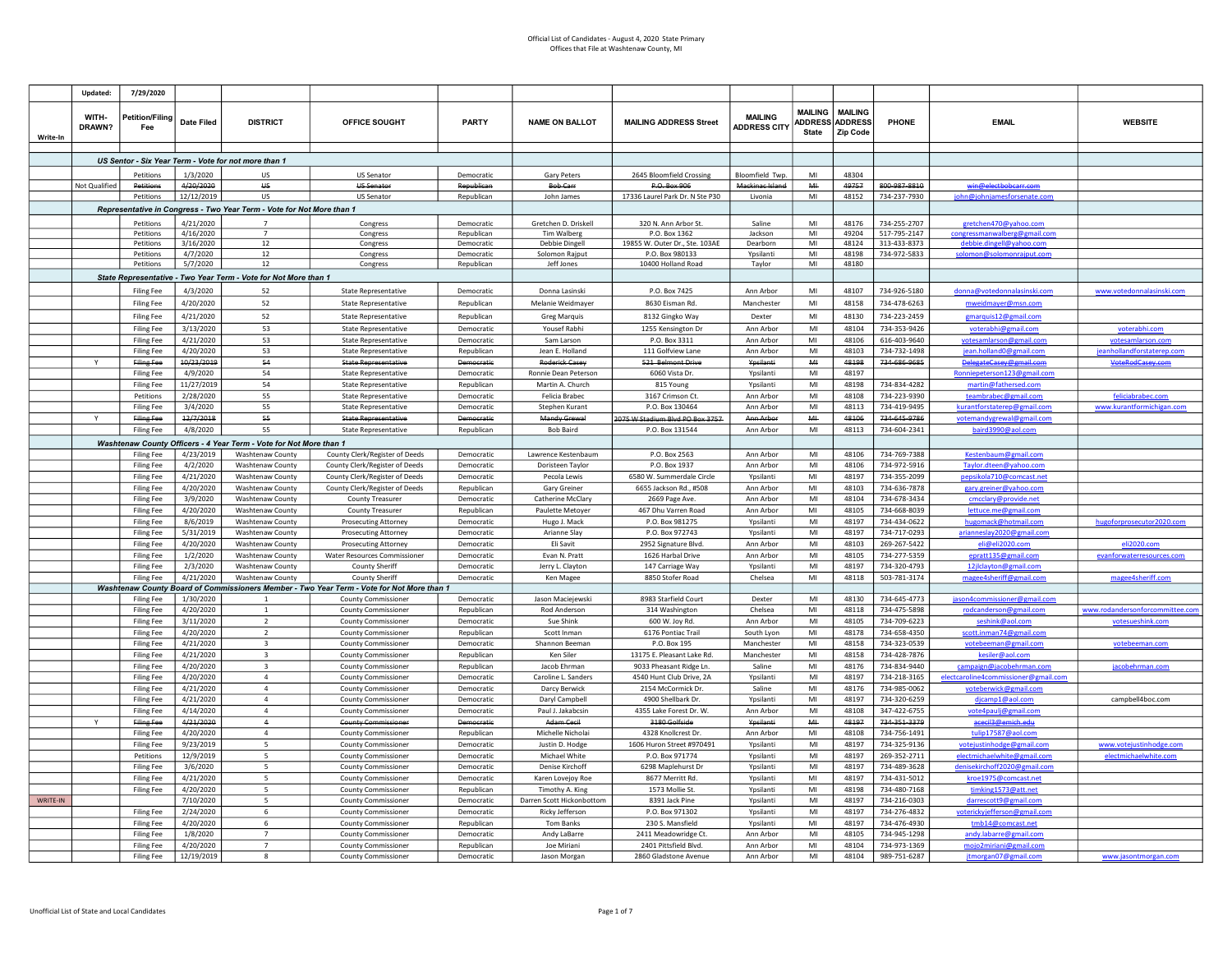## Official List of Candidates - August 4, 2020 State Primary Offices that File at Washtenaw County, MI

| Write-In | WITH-<br>DRAWN? | Petition/Filing<br>Fee | <b>Date Filed</b>      | <b>DISTRICT</b>                                                                                 | OFFICE SOUGHT                                                                                                                                             | <b>PARTY</b>             | <b>NAME ON BALLOT</b>                      | <b>MAILING ADDRESS Street</b>        | <b>MAILING</b><br><b>ADDRESS CITY</b> | <b>MAILING</b><br><b>ADDRESS</b><br><b>State</b> | <b>MAILING</b><br><b>ADDRESS</b><br><b>Zip Code</b> | PHONE                        | <b>EMAIL</b>                                   | <b>WEBSITE</b>            |
|----------|-----------------|------------------------|------------------------|-------------------------------------------------------------------------------------------------|-----------------------------------------------------------------------------------------------------------------------------------------------------------|--------------------------|--------------------------------------------|--------------------------------------|---------------------------------------|--------------------------------------------------|-----------------------------------------------------|------------------------------|------------------------------------------------|---------------------------|
|          |                 | <b>Filing Fee</b>      | 4/20/2020              | 8                                                                                               | <b>County Commissioner</b>                                                                                                                                | Republican               | Joan Knoertzer                             | P.O. Box 3387                        | Ann Arbor                             | MI                                               | 48104                                               | 734-668-6815                 |                                                |                           |
|          |                 | <b>Filing Fee</b>      | 2/4/2020               | 9                                                                                               | <b>County Commissioner</b>                                                                                                                                | Democratic               | Katie Scott                                | 926 Loyola Drive                     | Ann Arhor                             | MI                                               | 48103                                               | 734-657-5980                 | 2ktscott@gmail.com                             | votekatiescott.org        |
|          |                 | <b>Filing Fee</b>      | 4/20/2020              | 9                                                                                               | County Commissioner                                                                                                                                       | Republican               | Terry M. Linden                            | P.O. 1961                            | Ann Arbor                             | MI                                               | 48106                                               | 734-369-6269                 | terryempireofideas@gmail.com                   |                           |
|          |                 |                        |                        |                                                                                                 | City of Ann Arbor - Ward 1 City Council Member - Four Year Term - Vote for Not More than 1                                                                |                          |                                            |                                      |                                       |                                                  |                                                     |                              |                                                |                           |
|          |                 | Petitions              | 3/27/2020              | Ward 1                                                                                          | Ann Arbor City Council Member                                                                                                                             | Democratio               | Lisa Disch                                 | 441 Hilldale Dr.                     | Ann Arbor                             | MI                                               | 48105                                               | 773-682-9006                 | isadisch44@gmail.com                           | www.votedisch.com         |
|          |                 | Petitions              | 4/17/2020              | Ward 1                                                                                          | Ann Arbor City Council Member                                                                                                                             | Democratic               | Anne Bannister                             | 612 N. Main                          | Ann Arbor                             | MI                                               | 48104                                               | 734-945-1639                 | bannister4council@gmail.com                    | www.bannister4council.com |
|          |                 |                        |                        |                                                                                                 | City of Ann Arbor - Ward 2 City Council Member - Four Year Term - Vote for Not More than 1                                                                |                          |                                            |                                      |                                       |                                                  |                                                     |                              |                                                |                           |
|          |                 | Petitions              | 3/30/2020              | Ward 2                                                                                          | Ann Arbor City Council Member                                                                                                                             | Democratio               | Linh Song                                  | 1290 Bardstown Tr.                   | Ann Arhor                             | MI                                               | 48105                                               | 734-604-0544                 | linh.song@gmail.com                            | www.songforA2.com         |
|          |                 | Petitions              | 4/20/2020              | Ward 2                                                                                          | Ann Arbor City Council Member                                                                                                                             | Democratic               | Jane Lumm                                  | 3075 Overridge Drive                 | Ann Arbor                             | MI                                               | 48104                                               | 734-677-4010                 | lumm4ward2@gmail.com                           |                           |
|          |                 | Petitions              | 3/23/2020              | Ward 3                                                                                          | City of Ann Arbor - Ward 3 City Council Member - Four Year Term - Vote for Not More than 1<br>Ann Arbor City Council Member                               | Democratic               | Travis A. Radina                           | 2060 Champagne Dr                    | Ann Arbor                             | MI                                               | 48108                                               | 989-274-4433                 | radinaforcouncil@gmail.com                     | www.travisradina.com      |
|          |                 | Petitions              | 4/21/2020              | Ward 3                                                                                          | Ann Arbor City Council Member                                                                                                                             | Democratic               | <b>Tony Brown</b>                          | 2653 Pittsfield Blvd.                | Ann Arbor                             | MI                                               | 48104                                               | 734-408-1675                 | tony.brown@a2tonybrown.con                     | a2tonybrown.com           |
|          |                 | Petitions              | 4/21/2020              | Ward 3                                                                                          | Ann Arbor City Council Member                                                                                                                             | Democratic               | Evan Redmond                               | 2622 Whitewood Street                | Ann Arbor                             | $\mathsf{MI}$                                    | 48104                                               | 810-479-6055                 | evan@evanredmond.con                           | evanredmond.com           |
|          |                 |                        |                        |                                                                                                 | City of Ann Arbor - Ward 4 City Council Member - Four Year Term - Vote for Not More than 1                                                                |                          |                                            |                                      |                                       |                                                  |                                                     |                              |                                                |                           |
|          |                 | Petitions              | 2/18/2020              | Ward 4                                                                                          | Ann Arbor City Council Member                                                                                                                             | Democratic               | Mozhgan Savabieasfahani                    | 1501 Ardmoor Avenue                  | Ann Arbor                             | MI                                               | 48103                                               | 313-828-8941                 | mozhgan.savabieasfahani@gmail.com              | mozhganforcouncil.com     |
|          |                 | Petitions              | 3/27/2020              | Ward 4                                                                                          | Ann Arbor City Council Member                                                                                                                             | Democratic               | Jen Ever                                   | 716 Braeside P                       | Ann Arhor                             | MI                                               | 48103                                               | 734-846-1566                 | jen@votejeneyer.con                            | votejeneyer.com           |
|          |                 | Petitions              | 4/20/2020              | Ward 4                                                                                          | Ann Arbor City Council Member                                                                                                                             | Democratic               | Jack Eaton                                 | 1606 Dicken Dr.                      | Ann Arbor                             | $\mathsf{MI}$                                    | 48103                                               | 734-662-6083                 | eaton4council@gmail.com                        | eaton4council.com         |
|          |                 |                        |                        |                                                                                                 | City of Ann Arbor - Ward 5 City Council Member - Four Year Term - Vote for Not More than 1                                                                |                          |                                            |                                      |                                       |                                                  |                                                     |                              |                                                |                           |
|          |                 | Petitions              | 2/10/2020              | Ward 5                                                                                          | Ann Arbor City Council Member                                                                                                                             | Democratic               | Dan Michniewicz                            | 1805 Fair St.                        | Ann Arbor                             | MI                                               | 48103                                               | 734-846-2029                 | Dan.Michniewicz1@gmail.com                     | danforannarbor.com        |
|          |                 | Petitions              | 4/20/2020              | Ward 5                                                                                          | Ann Arbor City Council Member                                                                                                                             | Democratic               | David A. Silkworth                         | 2048 Charlton Ave, #301              | Ann Arhor                             | MI                                               | 48103                                               | 734-417-6119                 | david.silkworth1@gmail.com                     | votedavidsilkworth.or     |
|          |                 | Petitions              | 3/19/2020              | Ward 5                                                                                          | Ann Arbor City Council Member                                                                                                                             | Democratic               | <b>Erica Briggs</b>                        | 204 Mark Hannah Pl.                  | Ann Arbor                             | MI                                               | 48103                                               | 734-355-3931                 | ericafora2@gmail.com                           | www.ericafora2.com        |
|          |                 |                        |                        |                                                                                                 | City of Ypsilanti - Ward 1 City Council Member - Four Year Term - Vote for Not More than 1 - NO PRIMARY PER CITY CHARTER                                  |                          |                                            |                                      |                                       |                                                  |                                                     |                              |                                                |                           |
|          |                 | Petitions              | 4/21/2020              | Ward 1                                                                                          | Ypsilanti City Council Member                                                                                                                             | Democratic               | Lois Allen Richardson                      | 1055 Jefferson                       | Ypsilanti                             | MI                                               | 48197                                               | 734-482-2017                 | loiserich@hotmail.com                          |                           |
|          |                 |                        |                        |                                                                                                 |                                                                                                                                                           |                          |                                            |                                      |                                       |                                                  |                                                     |                              |                                                |                           |
|          |                 | Petitions              | 4/7/2020               | Ward 2                                                                                          | City of Ypsilanti - Ward 2 City Council Member - Four Year Term - Vote for Not More than 1 - NO PRIMARY PER CITY CHARTER<br>Ypsilanti City Council Member | Democratic               | Steven Wilcoxen                            | 1728 Whittier Rd                     | Ypsilanti                             | MI                                               | 48197                                               | 734-657-1796                 |                                                |                           |
|          |                 |                        |                        |                                                                                                 |                                                                                                                                                           |                          |                                            |                                      |                                       |                                                  |                                                     |                              |                                                |                           |
|          |                 | Petitions              | 3/31/2020              | Ward 3                                                                                          | City of Ypsilanti - Ward 3 City Council Member - Four Year Term - Vote for Not More than 1 - NO PRIMARY PER CITY CHARTER<br>Ypsilanti City Council Member | Democratic               | Annie Somerville                           | 40 E. Cross St., Apt. 5              | Ypsilanti                             | MI                                               | 48198                                               | 734-309-1208                 | somervilleannie@gmail.com                      |                           |
|          |                 |                        |                        |                                                                                                 |                                                                                                                                                           |                          |                                            |                                      |                                       |                                                  |                                                     |                              |                                                |                           |
|          |                 | Petitions              | 4/1/2020               | Ann Arbor Township Clerk - Four Year Term - Vote for Not More than 1<br>Ann Arbor Township      | <b>Township Clerk</b>                                                                                                                                     | Democratic               | Rena Basch                                 | 4260 Shetland Drive                  | Ann Arhor                             | MI                                               | 48105                                               | 734-276-5945                 | rena_bean@yahoo.com                            |                           |
|          |                 |                        |                        |                                                                                                 |                                                                                                                                                           |                          |                                            |                                      |                                       |                                                  |                                                     |                              |                                                |                           |
|          |                 | Petitions              | 4/16/2020              | Ann Arbor Township Supervisor - Four Year Term - Vote for Not More than 1<br>Ann Arbor Township | <b>Township Supervisor</b>                                                                                                                                | Democratic               | Diane O'Connell                            | 2860 Chaseway Dr.                    | Ann Arbor                             | MI                                               | 48105                                               | 734-355-0473                 |                                                |                           |
|          |                 |                        |                        |                                                                                                 |                                                                                                                                                           |                          |                                            |                                      |                                       |                                                  |                                                     |                              | doconnel91@gmail.com                           |                           |
|          |                 |                        |                        | Ann Arbor Township Treasurer - Four Year Term - Vote for Not More than 1                        |                                                                                                                                                           |                          | Della DiPietro                             |                                      | Ann Arbor                             |                                                  |                                                     |                              |                                                |                           |
|          |                 | Petition               | 3/30/2020              | Ann Arbor Township                                                                              | <b>Township Treasurer</b>                                                                                                                                 | Republican               |                                            | 121 N. Dixboro Rd.                   |                                       | MI                                               | 48105                                               | 248-534-5830                 | delladipietro@yahoo.com                        |                           |
|          |                 |                        |                        | Ann Arbor Township Trustee - Four Year Term - Vote for Not More than 4                          |                                                                                                                                                           |                          |                                            |                                      |                                       |                                                  |                                                     |                              |                                                |                           |
|          |                 | Petitions<br>Petitions | 4/7/2020<br>4/16/2020  | Ann Arbor Township<br>Ann Arbor Township                                                        | <b>Township Trustee</b><br><b>Township Trustee</b>                                                                                                        | Democratic<br>Democratic | Rodney W. Smith<br>Michael C. Moran        | 150 Dhu Varren Rd.<br>4621 Ford Road | Ann Arbor<br>Ann Arhor                | MI<br>MI                                         | 48105<br>48105                                      | 734-665-4094<br>734-761-4804 | rodneysmith@rosmith.net                        |                           |
|          |                 | Petitions              | 4/10/2020              | Ann Arbor Township                                                                              | Township Trustee                                                                                                                                          | Democratic               | John E. Allison                            | 4215 Shetland Dr.                    | Ann Arbor                             | MI                                               | 48105                                               | 734-971-3989                 | moranmc@prodigy.net<br>johnallison@comcast.net |                           |
|          |                 | <b>Filing Fee</b>      | 4/21/2020              | Ann Arbor Township                                                                              | <b>Township Trustee</b>                                                                                                                                   | Democratic               | <b>Bill Boring</b>                         | 1738 Warren Rd.                      | Ann Arbor                             | MI                                               | 48105                                               | 734-545-4859                 | billboring2@gmail.com                          |                           |
|          |                 | Petitions              | 4/16/2020              | Ann Arbor Township                                                                              | <b>Township Trustee</b>                                                                                                                                   | Republican               | Randolph S. Perry                          | 2475 Whitmore Lake Rd.               | Ann Arhor                             | MI                                               | 48105                                               | 734-926-9722                 | rperry53@comcast.net                           |                           |
| WRITE-IN |                 |                        | 7/1/2020               | Ann Arbor Township                                                                              | <b>Township Trustee</b>                                                                                                                                   | Democratic               | Kris Olsson                                | 1213 Dhu Varren Rd.                  | Ann Arbor                             | $\mathsf{MI}$                                    | 48105                                               | 734-678-7963                 | olssonk@comcast.net                            |                           |
|          |                 |                        |                        | Augusta Township Clerk - Four Year Term - Vote for Not More than 1                              |                                                                                                                                                           |                          |                                            |                                      |                                       |                                                  |                                                     |                              |                                                |                           |
|          |                 | Petitions              | 4/14/2020              | Augusta Township                                                                                | <b>Township Clerk</b>                                                                                                                                     | Democratic               | Kimberly Gonczy                            | 12640 Whittaker Rd.                  | Milan                                 | MI                                               | 48160                                               | 734-699-1723                 | gonzo823@comcast.net                           |                           |
|          |                 | Petitions              | 4/14/2020              | Augusta Township                                                                                | <b>Township Clerk</b>                                                                                                                                     | Democratic               | Iva Io Bielec                              | 7775 Milan Oakville Rd.              | Milan                                 | MI                                               | 48160                                               | 734-645-5141                 | iva@dundee.net                                 |                           |
|          |                 |                        |                        | Augusta Township Supervisor - Four Year Term - Vote for Not More than 1                         |                                                                                                                                                           |                          |                                            |                                      |                                       |                                                  |                                                     |                              |                                                |                           |
|          |                 | Petitions              | 4/14/2020              | Augusta Township                                                                                | <b>Township Supervisor</b>                                                                                                                                | Democratic               | Cath Howard                                | 9229 Willow Rd.                      | Willis                                | MI                                               | 48191                                               | 734-461-6493                 | cathhoward@comcast.net                         |                           |
|          |                 | Petitions              | 4/18/2020              | Augusta Township                                                                                | <b>Township Supervisor</b>                                                                                                                                | Democratic               | <b>Richard Clark Deitering</b>             | 13080 Rawsonville                    | Belleville                            | MI                                               | 48111                                               | 734-323-4844                 | rcd 2@hotmail.com                              |                           |
|          |                 | Petitions              | 4/21/2020              | Augusta Township                                                                                | <b>Township Supervisor</b>                                                                                                                                | Republican               | Allan Cassell                              | 10583 Willow Rd.                     | Willis                                | MI                                               | 48191                                               | 734-330-4014                 | allan@allancassell.com                         |                           |
|          |                 | Petitions              | 4/20/2020              | Augusta Township                                                                                | <b>Township Supervisor</b>                                                                                                                                | Republican               | Brian Alan Shelby                          | 10121 Bunton                         | Willis                                | 5                                                | 48191                                               | 734-461-6140                 | bshelby10121@yahoo.com                         |                           |
|          |                 |                        |                        | Augusta Township Treasurer - Four Year Term - Vote for Not More than 1                          |                                                                                                                                                           |                          |                                            |                                      |                                       |                                                  |                                                     |                              |                                                |                           |
|          |                 | Petitions              | 4/14/2020              | Augusta Township                                                                                | Township Treasurer                                                                                                                                        | Democratic               | Susan Burek                                | 10144 Tanksley Ct.                   | Willis                                | MI                                               | 48191                                               | 734-787-3601                 | sburek@provide.net                             |                           |
|          |                 | Petitions              | 4/18/2020              | Augusta Township                                                                                | Township Treasurer                                                                                                                                        | Republican               | David Frey                                 | 10518 McKean Rd.                     | Willis                                | MI                                               | 48191                                               | 734-765-6921                 | dbfrey@yahoo.co                                |                           |
|          |                 |                        |                        |                                                                                                 | Augusta Township Board of Trustees Member - Four Year Term - Vote for Not More than 4                                                                     |                          |                                            |                                      |                                       |                                                  |                                                     |                              |                                                |                           |
|          |                 | Petitions              | 4/14/2020              | Augusta Township                                                                                | <b>Township Trustee</b>                                                                                                                                   | Democratic               | Douglas Newsome                            | 13353 Whittaker Rd.                  | Milan                                 | MI                                               | 48160                                               | 734-787-0467                 |                                                |                           |
|          |                 | Petitions              | 4/16/2020              | Augusta Township                                                                                | <b>Township Trustee</b>                                                                                                                                   | Democratio               | John H. Dawson                             | 13080 Rawsonville                    | Belleville                            | MI                                               | 48111                                               | 989-529-1337                 |                                                |                           |
|          |                 | Petitions              | 4/21/2020              | Augusta Township                                                                                | <b>Township Trustee</b>                                                                                                                                   | Democratio               | <b>Terrance Darnell Green</b>              | 8144 Longmeadow Ln                   | Ypsilanti                             | $\mathsf{M}\mathsf{I}$                           | 48197                                               | 734-395-8345                 | terrancegreen04@gmail.com                      |                           |
|          |                 | Petitions              | 4/18/2020              | Augusta Township                                                                                | <b>Township Trustee</b>                                                                                                                                   | Democratio               | Linda Adams                                | 9271 Pitman Rd.                      | Ypsilanti                             | MI                                               | 48197                                               | 734-732-3162                 | indiansummer511@comcast.net                    |                           |
|          |                 | Petitions              | 4/18/2020              | Augusta Township                                                                                | Township Trustee                                                                                                                                          | Democratic               | Kathleen Ruth McDonald                     | 8646 Tallaway Rd                     | Whittaker                             | MI                                               | 48190                                               | 734-461-1053                 | mrskrmcdonald@aol.com                          |                           |
|          |                 | Petitions              | 4/20/2020              | Augusta Township                                                                                | <b>Township Trustee</b>                                                                                                                                   | Democratic               | Dale-Lin D. Mallonen                       | 7685 Judd Road                       | Ypsilanti                             | MI                                               | 48197                                               | 734-545-0936                 | dalelinmallonen@gmail.com                      |                           |
|          |                 | Petitions              | 4/20/2020              | Augusta Township                                                                                | <b>Township Trustee</b>                                                                                                                                   | Democratic               | David Hall                                 | 10267 Bunton                         | Willis                                | MI                                               | 48191                                               | 734-276-4039                 | david_harley45@yahoo.com                       |                           |
|          |                 | Petitions<br>Petitions | 4/18/2020<br>4/14/2020 | Augusta Township<br>Augusta Township                                                            | <b>Township Trustee</b><br><b>Township Trustee</b>                                                                                                        | Republican<br>Republican | Deborah J. Fuqua-Frey<br>Christopher Ortiz | 10518 McKean Rd.<br>8320 McKean Rd.  | Willis<br>Willis                      | MI<br>MI                                         | 48191<br>48191                                      | 734-461-3155<br>313-320-6127 | d.jfuqua@yahoo.com<br>tanmexusa@yahoo.com      |                           |
|          |                 |                        |                        |                                                                                                 |                                                                                                                                                           |                          |                                            |                                      |                                       |                                                  |                                                     |                              |                                                |                           |
|          |                 |                        |                        | Bridgewater Township Clerk - Four Year Term - Vote for Not More than 1                          |                                                                                                                                                           |                          | Michelle McQueer                           |                                      |                                       |                                                  |                                                     |                              |                                                |                           |
|          |                 | Petitions              | 4/21/2020              | <b>Bridgewater Township</b>                                                                     | <b>Township Clerk</b>                                                                                                                                     | Republican               |                                            | PO Box 8                             | Bridgewater                           | MI                                               | 48115                                               | 734-709-8091                 | konalcaffee@yahoo.com                          |                           |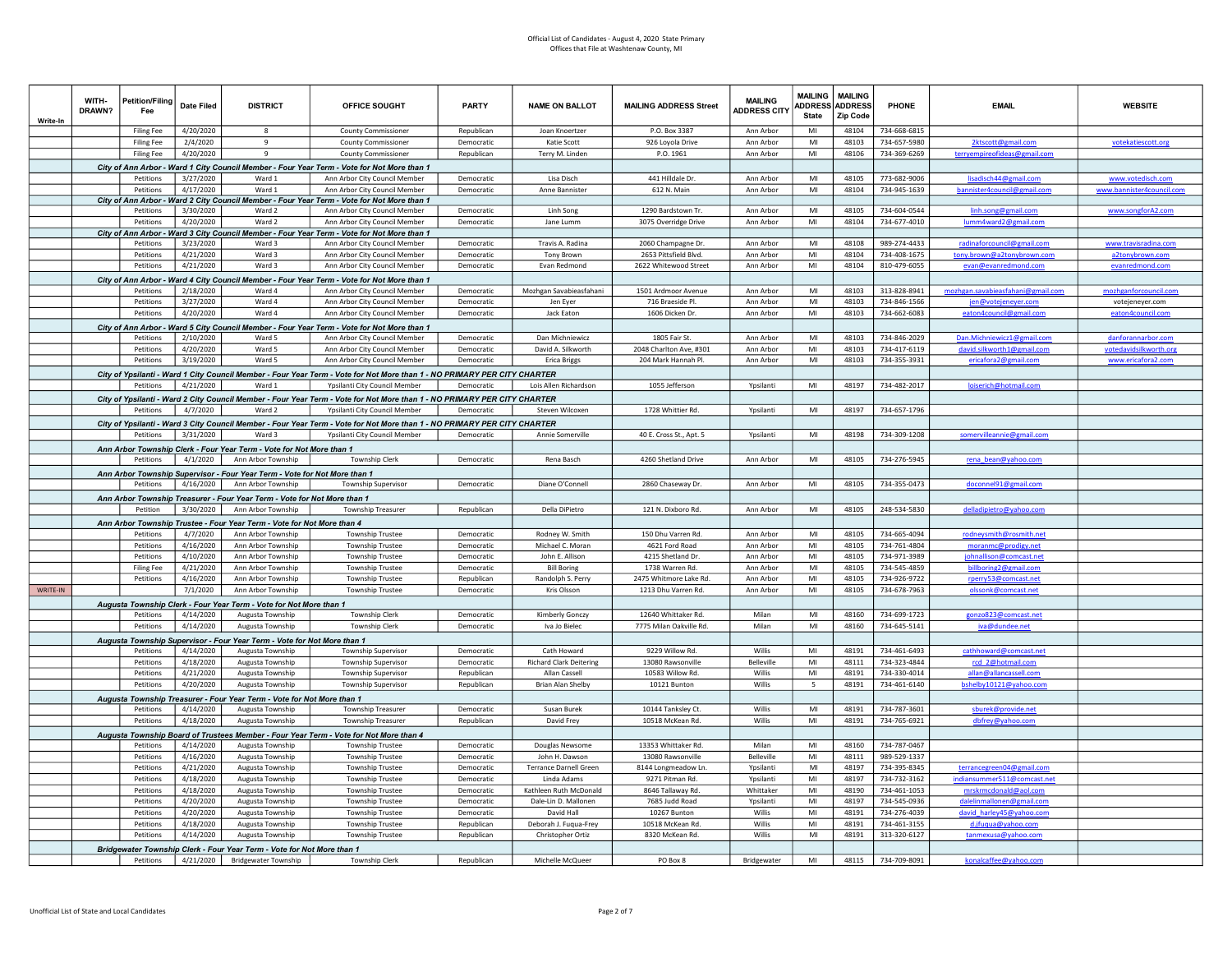| Write-In | WITH-<br>DRAWN? | <b>Petition/Filing</b><br>Fee | <b>Date Filed</b>      | <b>DISTRICT</b>                                                                       | OFFICE SOUGHT                                                                                                 | PARTY                    | <b>NAME ON BALLOT</b>           | <b>MAILING ADDRESS Street</b>                 | <b>MAILING</b><br><b>ADDRESS CITY</b> | <b>MAILING</b><br><b>ADDRESS</b><br><b>State</b> | <b>MAILING</b><br><b>ADDRESS</b><br><b>Zip Code</b> | <b>PHONE</b>                 | <b>EMAIL</b>                                   | <b>WEBSITE</b>                 |
|----------|-----------------|-------------------------------|------------------------|---------------------------------------------------------------------------------------|---------------------------------------------------------------------------------------------------------------|--------------------------|---------------------------------|-----------------------------------------------|---------------------------------------|--------------------------------------------------|-----------------------------------------------------|------------------------------|------------------------------------------------|--------------------------------|
|          |                 |                               |                        | Bridgewater Township Supervisor - Four Year Term - Vote for Not More than 1           |                                                                                                               |                          |                                 |                                               |                                       |                                                  |                                                     |                              |                                                |                                |
|          |                 | Petitions                     | 4/20/2020              | <b>Bridgewater Township</b>                                                           | <b>Township Supervisor</b>                                                                                    | Republican               | Laurie Fromhart                 | 12831 Hogan Road                              | Clinton                               | MI                                               | 49236                                               | 734-223-2766                 | laurie.fromhart@hotmail.com                    |                                |
|          |                 |                               |                        | Bridgewater Township Treasurer - Four Year Term - Vote for Not More than 1            |                                                                                                               |                          |                                 |                                               |                                       |                                                  |                                                     |                              |                                                |                                |
|          |                 | Petitions                     | 4/21/2020              | <b>Bridgewater Township</b>                                                           | <b>Township Treasurer</b>                                                                                     | Republican               | Amy Ahrens                      | 12924 East Michigan Ave.                      | Clinton                               | MI                                               | 49236                                               | 734-323-9985                 | ariley@med.umich.edu                           |                                |
|          |                 |                               |                        | <b>Bridgewater Township</b>                                                           | Township Treasurer                                                                                            |                          |                                 |                                               |                                       |                                                  |                                                     |                              |                                                |                                |
|          |                 |                               |                        |                                                                                       | Bridgewater Township Board of Trustees Member - Four Year Term - Vote for Not More than 2                     |                          |                                 |                                               |                                       |                                                  |                                                     |                              |                                                |                                |
|          |                 | Petitions                     | 4/20/2020              | <b>Bridgewater Township</b>                                                           | <b>Township Trustee</b>                                                                                       | Republican               | R. Geoffrey Oliver              | 15843 Sheridan Rd.                            | Clinton                               | MI                                               | 49236                                               | 517-403-2083                 | gm.lawncare@yahoo.com                          |                                |
|          |                 | Petitions                     | 4/21/2020              | <b>Bridgewater Township</b>                                                           | <b>Township Trustee</b>                                                                                       | Republican               | David C. Faust                  | 11500 Clinton Rd.                             | Clinton                               | MI                                               | 49236                                               | 517-403-2431                 | faustsandandgravel@gmail.com                   |                                |
|          |                 |                               |                        | Dexter Township Clerk - Four Year Term - Vote for Not More than 1                     |                                                                                                               |                          |                                 |                                               |                                       |                                                  |                                                     |                              |                                                |                                |
|          |                 | Petitions                     | 4/8/2020               | Dexter Township                                                                       | Township Clerk                                                                                                | Democratic               | Michelle Stamboulellis          | 5985 Madden Rd.                               | Dexter                                | MI                                               | 48130                                               | 734-476-0956                 | stamlandscaping@yahoo.com                      | michellestamboulellis.com      |
|          |                 | Petitions                     | 4/21/2020              | Dexter Township                                                                       | <b>Township Clerk</b>                                                                                         | Republican               | Mark Woino                      | 10200 Stinchfield Woods                       | Pinckney                              | MI                                               | 48169                                               | 734-476-7543                 | dmsi@mich.com                                  |                                |
|          |                 |                               |                        | Dexter Township Supervisor - Four Year Term - Vote for Not More than 1                |                                                                                                               |                          |                                 |                                               |                                       |                                                  |                                                     |                              |                                                |                                |
|          |                 | Petitions                     | 4/3/2020               | Dexter Township                                                                       | <b>Township Supervisor</b>                                                                                    | Republican               | Harley B. Rider                 | P.O. Box 249                                  | Dexter                                | $\mathsf{MI}$                                    | 48130                                               | 734-426-2841                 | friendsofharleyrider@hotmail.com               | www.harleyrider.net            |
|          |                 | Petitions                     | 4/20/2020              | Dexter Township                                                                       | Township Supervisor                                                                                           | Democratic               | Diane Ratkovich                 | 11400 N. Territorial Road                     | Dexter                                | MI                                               | 48130                                               | 734-845-6542                 | nomewithdiane@gmail.com                        |                                |
|          |                 |                               |                        | Dexter Township Treasurer - Four Year Term - Vote for Not More than 1                 |                                                                                                               |                          |                                 |                                               |                                       |                                                  |                                                     |                              |                                                |                                |
|          |                 | Petitions                     | 4/16/2020              | Devter Townshir                                                                       | <b>Township Treasurer</b>                                                                                     | Democratic               | Diane Ratkovich                 | 11400 N. Territorial Road                     | Dexter                                | M                                                | 48130                                               | 734-845-6542                 | homewithdiane@gmail.com                        |                                |
|          |                 | Petitions                     | 4/21/2020              | <b>Dexter Township</b>                                                                | <b>Township Treasurer</b>                                                                                     | Democratic               | Maris Metz                      | 9800 Toma Road                                | Pinckney                              | MI                                               | 48169                                               | 734-548-5157                 | therestinglotus@gmail.com                      | marismetz.com                  |
|          |                 | Petitions                     | 2/18/2020              | Dexter Township                                                                       | <b>Township Treasurer</b>                                                                                     | Republican               | Libby Brushaber                 | 6678 Madden Rd.                               | Dexter                                | MI                                               | 48130                                               | 734-475-9398                 | ibbybrushaber@gmail.com                        |                                |
|          |                 |                               |                        |                                                                                       | Dexter Township Board of Trustees Member - Four Year Term - Vote for Not More than 4                          |                          |                                 |                                               |                                       | MI                                               |                                                     |                              |                                                |                                |
|          |                 | Petitions<br>Petitions        | 4/20/2020<br>4/21/2020 | Dexter Township<br>Dexter Township                                                    | <b>Township Trustee</b><br><b>Township Trustee</b>                                                            | Democratic<br>Democratic | Laura L. Sanders<br>Karen Nolte | 11774 Quigley Rd.<br>14450 Edgewater Drive    | Dexter                                | MI                                               | 48130<br>48137                                      | 734-678-4814<br>248-240-9589 | createcoun333@gmail.com<br>oltekaren@gmail.com |                                |
|          |                 | Petitions                     | 2/25/2020              | Dexter Township                                                                       | <b>Township Trustee</b>                                                                                       | Republican               | Mark D. Mesko                   | 6987 Madden Rd.                               | Gregory<br>Dexter                     | MI                                               | 48130                                               | 734-272-1629                 | trademarkdm@charter.net                        |                                |
|          |                 | Petitions                     | 2/18/2020              | Dexter Township                                                                       | Township Trustee                                                                                              | Republican               | James Drolett                   | 9933 Algonquin Dr.                            | Pinckney                              | MI                                               | 48169                                               | 734-426-2598                 | jimdrolett@gmail.com                           |                                |
|          |                 | Petitions                     | 4/17/2020              | <b>Dexter Township</b>                                                                | <b>Township Trustee</b>                                                                                       | Republican               | <b>Bill Gaiewski</b>            | 9820 Stinchfield Woods Rd.                    | Pincknev                              | MI                                               | 48169                                               | 734-426-3030                 | sunkastle8@netzero.net                         |                                |
|          |                 | Petitions                     | 4/19/2020              | Dexter Township                                                                       | <b>Township Trustee</b>                                                                                       | Republican               | Michael Compton                 | 9045 Lotie Lane                               | Dexter                                | MI                                               | 48130                                               | 734-834-3854                 | Mike_48118@yahoo.com                           |                                |
| WRITE-IN |                 |                               | 7/15/2020              | Dexter Township                                                                       | <b>Township Trustee</b>                                                                                       | Democratic               | Karen Kim Sikkenga              | 9725 Huron River Drive                        | Dexter                                | M                                                | 48130                                               | 734-972-6591                 | karen@huronrivergroup.com                      | ksikkenga65.wixsite.com/mysite |
| WRITE-IN |                 |                               | 7/22/2020              | Dexter Township                                                                       | <b>Township Trustee</b>                                                                                       | Democratic               | Mary Beth Michaud               | 14414 Edgewater Dr.                           | Gregory                               | MI                                               | 48137                                               | 734-562-9020                 | jmich4@aol.com                                 |                                |
|          |                 |                               |                        | Freedom Township Clerk-Four Year Term-Vote for Not More than 1                        |                                                                                                               |                          |                                 |                                               |                                       |                                                  |                                                     |                              |                                                |                                |
|          |                 | Petitions                     | 4/21/2020              | Freedom Township                                                                      | <b>Township Clerk</b>                                                                                         | Republican               | Valisa L. Bristle               | 8795 Pleasant Lake Rd.                        | Ann Arbor                             | MI                                               | 48103                                               | 734-489-2742                 | vlbristle@yahoo.com                            |                                |
|          |                 |                               |                        | Freedom Township Supervisor - Four Year Term - Vote for Not More than 1               |                                                                                                               |                          |                                 |                                               |                                       |                                                  |                                                     |                              |                                                |                                |
|          |                 | Petitions                     | 4/21/2020              | Freedom Township                                                                      | <b>Township Supervisor</b>                                                                                    | Republican               | Larry Lindemann                 | 13500 E. Pleasant Lk. Rd.                     | Manchester                            | MI                                               | 48158                                               | 734-428-9687                 | linde0922@aol.com                              |                                |
|          |                 |                               |                        | Freedom Township Treasurer - Four Year Term - Vote for Not More than 1                |                                                                                                               |                          |                                 |                                               |                                       |                                                  |                                                     |                              |                                                |                                |
|          |                 | Petitions                     | 4/21/2020              | Freedom Township                                                                      | Township Treasurer                                                                                            | Republican               | Rudy T. Layher                  | 11200 Pleasant Lake Rd.                       | Manchester                            | MI                                               | 48158                                               | 734-428-9128                 | layherfarms@reagan.com                         |                                |
|          |                 |                               |                        |                                                                                       | Freedom Township Board of Trustees Member - Four Year Term - Vote for Not More than 2                         |                          |                                 |                                               |                                       |                                                  |                                                     |                              |                                                |                                |
|          |                 | Petitions                     | 4/21/2020              | Freedom Township                                                                      | <b>Township Trustee</b>                                                                                       | Republican               | Dennis E. Huehl                 | 3840 S. Fletcher Rd.                          | Chelsea                               | MI                                               | 48118                                               | 734-260-4454                 | huehl3@aol.com                                 |                                |
|          |                 | Petitions                     | 4/21/2020              | Freedom Township                                                                      | <b>Township Trustee</b>                                                                                       | Republican               | Daniel Schaible                 | 13785 Pleasant Lake                           | Manchester                            | MI                                               | 48158                                               | 734-545-2615                 | D.Schaible@hotmail.com                         |                                |
|          |                 |                               |                        | Lima Township Clerk - Four Year Term - Vote for Not More than 1                       |                                                                                                               |                          |                                 |                                               |                                       |                                                  |                                                     |                              |                                                |                                |
|          |                 | Petitions                     | 4/16/2020              | Lima Township                                                                         | <b>Township Clerk</b>                                                                                         | Republican               | <b>Elaine Bater</b>             | 1427 S. Fletcher Rd.                          | Chelsea                               | MI                                               | 48118                                               | 734-355-8831                 | elainebater@gmail.com                          |                                |
|          |                 |                               |                        | Lima Township Supervisor - Four Year Term - Vote for Not More than 1                  |                                                                                                               |                          |                                 |                                               |                                       |                                                  |                                                     |                              |                                                |                                |
|          |                 | Petitions                     | 4/16/2020              | Lima Township                                                                         | <b>Township Supervisor</b>                                                                                    | Republican               | Craig A. Maier                  | 1185 S. Fletcher Rd.                          | Chelsea                               | MI                                               | 48118                                               | 734-550-6595                 | craigmaier2@gmail.com                          |                                |
|          |                 | Petitions                     | 4/21/2020              | Lima Township                                                                         | Township Supervisor                                                                                           | Republican               | Duane Luick                     | 10745 Jackson Rd.                             | Dexter                                | MI                                               | 48130                                               | 734-475-3590                 | trumpetdman@vahoo.com                          |                                |
|          |                 |                               |                        | Lima Township Treasurer - Four Year Term - Vote for Not More than 1                   |                                                                                                               |                          |                                 |                                               |                                       |                                                  |                                                     |                              |                                                |                                |
|          |                 | Petitions                     | 4/20/2020              | Lima Township                                                                         | <b>Township Treasurer</b>                                                                                     | Republican               | Nanette L. Havens               | 10420 E. Hershey Lane                         | Dexter                                | MI                                               | 48130                                               | 734-475-1978                 | irs107@hotmail.com                             |                                |
|          |                 |                               |                        |                                                                                       | Lima Township Board of Trustees Member - Four Year Term - Vote for Not More than 2                            |                          |                                 |                                               |                                       |                                                  |                                                     |                              |                                                |                                |
|          |                 | Petitions                     | 4/14/2020              | Lima Township                                                                         | <b>Township Trustee</b>                                                                                       | Republican               | <b>Greg McKenzie</b>            | 1741 N. Dancer Rd.                            | Dexter                                | MI                                               | 48130                                               | 734-479-2486                 | gregmckenzie476@gmail.com                      |                                |
|          |                 | Petitions<br>Petitions        | 4/21/2020<br>4/21/2020 | Lima Township<br>Lima Township                                                        | <b>Township Trustee</b><br><b>Township Trustee</b>                                                            | Republican<br>Republican | <b>Bob Spink</b><br>Dale Luick  | 1457 S. Lima Center Rd.<br>1455 N. Dancer Rd. | Chelsea<br>Dexter                     | MI<br>MI                                         | 48118<br>48130                                      | 734-358-3452<br>734-385-6226 | spinkrf@aol.com                                |                                |
|          | Deceased        | <b>Dotitions</b>              | 4/16/2020              | Lima Township                                                                         | <b>Township Trustee</b>                                                                                       | Republican               | Donald A. Laier                 | 1130 S. Lima Center Rd.                       | Chelsea                               | M                                                | 48118                                               | 734-320-5057                 |                                                |                                |
|          |                 |                               |                        |                                                                                       |                                                                                                               |                          |                                 |                                               |                                       |                                                  |                                                     |                              |                                                |                                |
|          |                 | Petitions                     | 4/14/2020              | Lodi Township Clerk - Four Year Term - Vote for Not More than 1<br>Lodi Township      | <b>Township Clerk</b>                                                                                         | Republican               | Christina M. Smith              | 8350 W. Ellsworth Rd.                         | Ann Arbor                             | MI                                               | 48103                                               | 734-320-5312                 | kacmsmith@gmail.com                            |                                |
|          |                 |                               |                        |                                                                                       |                                                                                                               |                          |                                 |                                               |                                       |                                                  |                                                     |                              |                                                |                                |
|          |                 | Petitions                     | 4/15/2020              | Lodi Township Supervisor - Four Year Term - Vote for Not More than 1<br>Lodi Township | <b>Township Supervisor</b>                                                                                    | Republican               | Matthew Cauley                  | 4810 Saline Waterworks Rd                     | Saline                                | MI                                               | 48176                                               | 734-834-6953                 | mattlesa@frontier.com                          |                                |
|          |                 | Petitions                     | 4/15/2020              | Lodi Township                                                                         | Township Supervisor                                                                                           | Republican               | Jan Godek                       | 2600 Tessmer Rd.                              | Ann Arbor                             | MI                                               | 48103                                               | 734-255-5560                 | mgodek@sbcglobal.net                           |                                |
|          |                 |                               |                        |                                                                                       |                                                                                                               |                          |                                 |                                               |                                       |                                                  |                                                     |                              |                                                |                                |
|          |                 | Petitions                     | 4/14/2020              | Lodi Township Treasurer - Four Year Term - Vote for Not More than 1<br>Lodi Township  | <b>Township Treasurer</b>                                                                                     | Republican               | Michelle K. Foley               | 4895 Ann Arbor Saline Road                    | Ann Arbor                             | MI                                               | 48103                                               | 734-645-7151                 | tsfoley5@comcast.net                           |                                |
|          |                 |                               |                        |                                                                                       |                                                                                                               |                          |                                 |                                               |                                       |                                                  |                                                     |                              |                                                |                                |
|          |                 | Petitions                     | 4/15/2020              | Lodi Township                                                                         | Lodi Township Board of Trustees Member - Four Year Term - Vote for Not More than 4<br><b>Township Trustee</b> | Republican               | William W. Lindemann            | 4260 Pleasant Lk.Rd.                          | Ann Arbor                             | MI                                               | 48103                                               | 734-320-4921                 |                                                |                                |
|          |                 | Petitions                     | 4/21/2020              | Lodi Township                                                                         | <b>Township Trustee</b>                                                                                       | Republican               | Donald A. Rentschler            | 4541 W. Ellsworth Rd.                         | Ann Arbor                             | MI                                               | 48103                                               | 734-368-3319                 |                                                |                                |
|          |                 | Petitions                     | 4/21/2020              | Lodi Township                                                                         | <b>Township Trustee</b>                                                                                       | Republican               | Jacob Schaible                  | 7624 Pleasant Lake Rd.                        | Ann Arbor                             | MI                                               | 48103                                               | 734-216-7264                 | akecornfed@gmail.com                           |                                |
|          |                 | Petitions                     | 4/21/2020              | Lodi Township                                                                         | <b>Township Trustee</b>                                                                                       | Republican               | Craig Swenson                   | 3770 Pleasant Lake Rd.                        | Ann Arbor                             | MI                                               | 48103                                               | 734-668-8863                 | cdswenson@aol.com                              |                                |
|          |                 |                               |                        | Lyndon Township Clerk - Four Year Term - Vote for Not More than 1                     |                                                                                                               |                          |                                 |                                               |                                       |                                                  |                                                     |                              |                                                |                                |
|          |                 | Petitions                     | 3/16/2020              | <b>Lyndon Township</b>                                                                | <b>Township Clerk</b>                                                                                         | Democratic               | Linda Lou Reilly                | 11272 Joslin Lake Road                        | Gregory                               | MI                                               | 48137                                               | 734-972-4222                 | poultry bylinda@gmail.com                      |                                |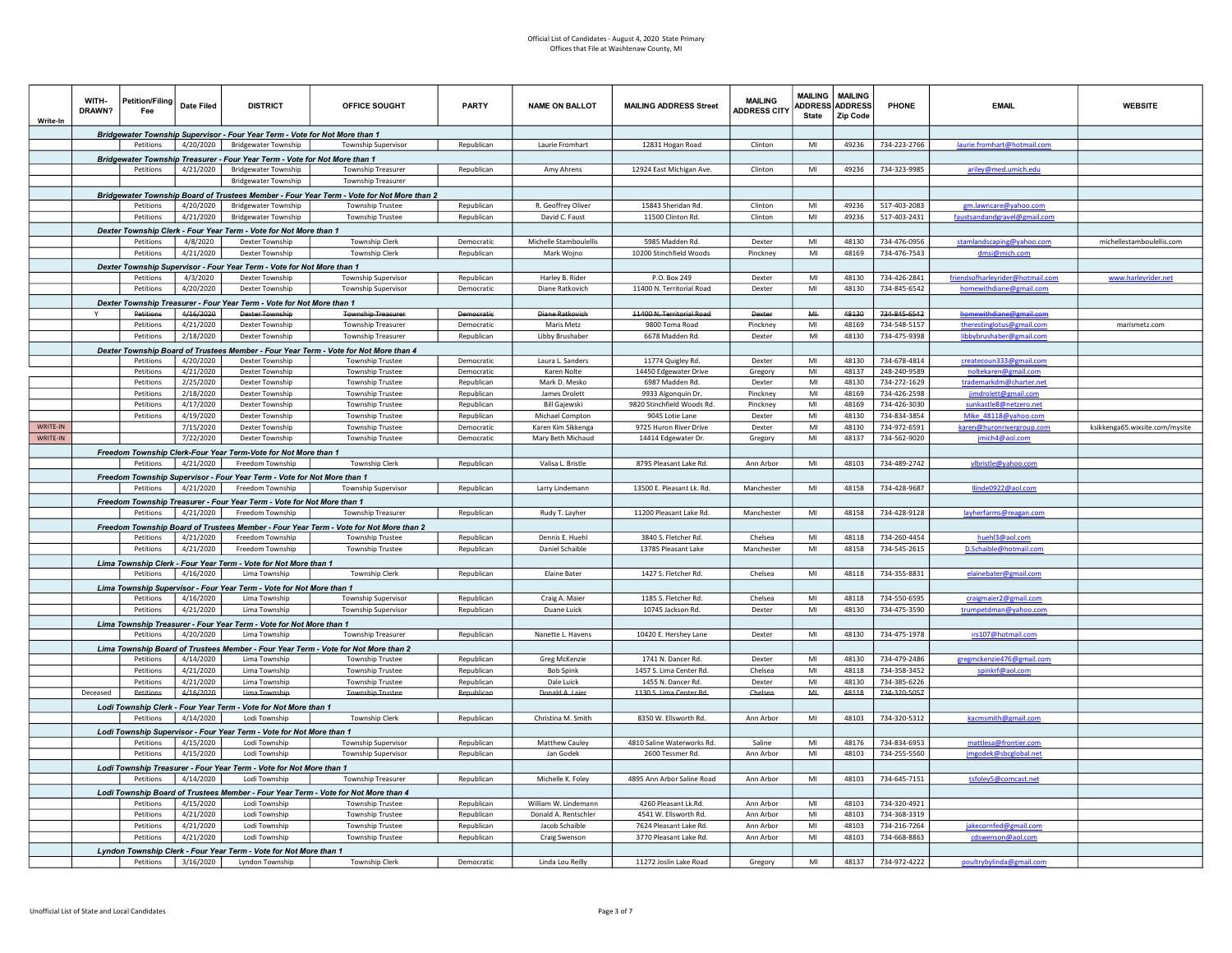## Official List of Candidates - August 4, 2020 State Primary Offices that File at Washtenaw County, MI

| Write-In | WITH-<br>DRAWN? | Petition/Filing<br>Fee | <b>Date Filed</b>      | <b>DISTRICT</b>                                                            | <b>OFFICE SOUGHT</b>                                                                     | <b>PARTY</b>             | <b>NAME ON BALLOT</b>            | <b>MAILING ADDRESS Street</b>         | <b>MAILING</b><br><b>ADDRESS CITY</b> | <b>MAILING</b><br><b>State</b> | <b>MAILING</b><br><b>ADDRESS ADDRESS</b><br>Zip Code | PHONE                        | <b>EMAIL</b>                                   | <b>WEBSITE</b>    |
|----------|-----------------|------------------------|------------------------|----------------------------------------------------------------------------|------------------------------------------------------------------------------------------|--------------------------|----------------------------------|---------------------------------------|---------------------------------------|--------------------------------|------------------------------------------------------|------------------------------|------------------------------------------------|-------------------|
|          |                 |                        |                        | Lyndon Township Supervisor - Four Year Term - Vote for Not More than 1     |                                                                                          |                          |                                  |                                       |                                       |                                |                                                      |                              |                                                |                   |
|          |                 | Petitions              | 4/8/2020               | Lyndon Township                                                            | Township Supervisor                                                                      | Democratic               | Pam Byrnes                       | 17381 N. M-52                         | Chelsea                               | MI                             | 48118                                                | 734-358-8441                 | pgbyrnes@gmail.com                             |                   |
|          |                 |                        |                        | Lyndon Township Treasurer - Four Year Term - Vote for Not More than 1      |                                                                                          |                          |                                  |                                       |                                       |                                |                                                      |                              |                                                |                   |
|          |                 | Petitions              | 4/17/2020              | Lyndon Township                                                            | <b>Township Treasurer</b>                                                                | Democratic               | Kristen Brekke                   | 8015 Roenke Ct.                       | Gregory                               | MI                             | 48137                                                | 269-806-8853                 | kristen.brekke@gmail.com                       |                   |
|          |                 |                        |                        |                                                                            | Lyndon Township Board of Trustees Member - Four Year Term - Vote for Not More than 2     |                          |                                  |                                       |                                       |                                |                                                      |                              |                                                |                   |
|          |                 | Petitions              | 4/7/2020               | Lyndon Township                                                            | <b>Township Trustee</b>                                                                  | Democratic               | <b>Robert Mester</b>             | 8750 Mester Rd.                       | Chelsea                               | MI                             | 48118                                                | 734-660-6637                 | <u>bobmester@yahoo.com</u>                     |                   |
|          |                 | Petitions              | 4/21/2020              | <b>Lyndon Township</b>                                                     | <b>Township Trustee</b>                                                                  | Democratic               | Dawn Donnelly                    | 8850 Stofer Rd.                       | Chelsea                               | MI                             | 48118                                                | 734-707-5770                 | donnelly622@yahoo.com                          |                   |
|          |                 | Petitions              | 4/7/2020               | Lyndon Township                                                            | <b>Township Trustee</b>                                                                  | Democratic               | Tim A. Eder                      | 720 Island Lake                       | Chelsea                               | MI                             | 48118                                                | 734-604-7281                 | timeder138@gmail.com                           |                   |
|          |                 |                        |                        | Manchester Township Clerk - Four Year Term - Vote for Not More than 1      |                                                                                          |                          |                                  |                                       |                                       |                                |                                                      |                              |                                                |                   |
|          |                 |                        | Petitions              | Manchester Township                                                        | <b>Township Clerk</b>                                                                    | Republican               | Danell Steele Proctor            | 10569 Rolling Oaks                    | Manchester                            | MI                             | 48158                                                | 734-637-1589                 | jefdanel@sbcglobal.net                         |                   |
|          |                 |                        |                        | Manchester Township Supervisor - Four Year Term - Vote for Not More than 1 |                                                                                          |                          |                                  |                                       |                                       |                                |                                                      |                              |                                                |                   |
|          |                 | Petitions              | 4/17/2020              | Manchester Township                                                        | Township Supervisor                                                                      | Republican               | Ronald A. Milkey                 | 8700 Sharon Hollow Rd.                | Manchester                            | MI                             | 48158                                                | 734-216-9150                 | milkey1967@gmail.com                           |                   |
|          |                 |                        |                        | Manchester Township Treasurer - Four Year Term - Vote for Not More than 1  |                                                                                          |                          |                                  |                                       |                                       |                                |                                                      |                              |                                                |                   |
|          |                 | Petitions              | 4/17/2020              | Manchester Township                                                        | <b>Township Treasurer</b>                                                                | Democratic               | Laurie Carey                     | 1001 East Duncan #2B                  | Manchester                            | MI                             | 48158                                                | 734-645-0040                 | laurieanncarey@gmail.com                       |                   |
|          |                 | Petitions              | 4/21/2020              | Manchester Township                                                        | <b>Township Treasurer</b>                                                                | Republican               | Kim Thompson                     | 14890 Ely Rd.                         | Manchester                            | MI                             | 48158                                                | 734-260-0102                 | kkt619@gmail.com                               |                   |
|          |                 |                        |                        |                                                                            | Manchester Township Board of Trustees Member - Four Year Term - Vote for Not More than 4 |                          |                                  |                                       |                                       |                                |                                                      |                              |                                                |                   |
|          |                 | Petitions              | 4/14/2020              | <b>Manchester Township</b>                                                 | <b>Township Trustee</b>                                                                  | Democratic               | John Seefeld                     | 7706 Sunset Drive                     | Manchester                            | MI                             | 48158                                                | 734-323-8408                 | jseefeld@yahoo.com                             |                   |
|          |                 | Petitions              | 4/21/2020              | Manchester Township                                                        | <b>Township Trustee</b>                                                                  | Republican               | Michael Fusilier                 | 16400 Herman Rd.                      | Manchester                            | MI                             | 48158                                                | 734-320-6063                 | kmfusilier@aol.com                             |                   |
|          |                 | Petitions              | 4/19/2020              | Manchester Township                                                        | <b>Township Trustee</b>                                                                  | Republican               | Lisa Moutinho                    | 16920 English Road                    | Manchester                            | MI                             | 48158                                                | 734-216-5249                 | lisamoutinho@gmail.com                         |                   |
|          |                 |                        |                        | Northfield Township Clerk - Four Year Term - Vote for Not More than 1      |                                                                                          |                          |                                  |                                       |                                       |                                |                                                      |                              |                                                |                   |
|          |                 | Petitions              | 4/21/2020              | Northfield Township                                                        | <b>Township Clerk</b>                                                                    | Republican               | Kathleen Manley                  | 8690 Palma Ln                         | South Lyon                            | MI                             | 48178                                                | 734-231-1468                 | manleyforclerk@gmail.com                       |                   |
|          |                 |                        |                        | Northfield Township                                                        | <b>Township Clerk</b>                                                                    |                          |                                  |                                       |                                       |                                |                                                      |                              |                                                |                   |
|          |                 |                        |                        | Northfield Township Supervisor - Four Year Term - Vote for Not More than 1 |                                                                                          |                          |                                  |                                       |                                       |                                |                                                      |                              |                                                |                   |
|          |                 | Petitions              | 4/16/2020              | Northfield Township                                                        | Township Supervisor                                                                      | Democratio               | L.J. Walter III                  | 412 E. Shore Dr.                      | <b>Whitmore Lake</b>                  | MI                             | 48189                                                | 410-330-6224                 | liwalter@gmail.com                             |                   |
|          |                 | Petitions              | 2/28/2020              | Northfield Township                                                        | <b>Township Supervisor</b>                                                               | Republican               | Kenneth J. Dignan III            | 9210 Hillcrest Dr.                    | Whitmore Lake                         | MI                             | 48189                                                | 734-546-7803                 | ken@kendignan.com                              | www.kendignan.com |
|          |                 | Petitions              | 4/21/2020              | Northfield Township                                                        | <b>Township Supervisor</b>                                                               | Republican               | <b>Tawn Beliger</b>              | 8365 Earhart Rd.                      | South Lyon                            | MI                             | 48178                                                | 734-728-0779                 | lemonjames@me.com                              |                   |
|          |                 |                        |                        | Northfield Township Treasurer - Four Year Term - Vote for Not More than 1  |                                                                                          |                          |                                  |                                       |                                       |                                |                                                      |                              |                                                |                   |
|          |                 | <b>Filing Fee</b>      | 4/21/2020              | Northfield Township                                                        | Township Treasurer                                                                       | Republican               | Lenore M. Zelenock               | PO Box 441                            | Whitmore Lake                         | MI                             | 48189                                                | 734-395-6983                 | tlzteam@yahoo.com                              |                   |
|          |                 | Petitions              | 4/21/2020              | Northfield Township                                                        | <b>Township Treasurer</b>                                                                | Republican               | Michele E. Gerkman               | 8602 Wildwood Trl.                    | South Lvon                            | MI                             | 48178                                                | 248-437-8285                 | mgerkman82@gmail.com                           |                   |
|          |                 |                        |                        |                                                                            | Northfield Township Board of Trustees Member - Four Year Term - Vote for Not More than 4 |                          |                                  |                                       |                                       |                                |                                                      |                              |                                                |                   |
|          |                 | Petitions              | 4/17/2020              | Northfield Township                                                        | <b>Township Trustee</b>                                                                  | Democratic               | Adam Olney                       | 9315 Lakewood Ct.                     | Whitmore Lake                         | MI                             | 48189                                                | 734-972-7586                 | adamolney55@gmail.com                          |                   |
|          |                 | Petitions              | 4/21/2020              | Northfield Township                                                        | <b>Township Trustee</b>                                                                  | Democratio               | David J. Gordon                  | 5558 Hellner Rd.                      | Ann Arbor                             | MI                             | 48105                                                | 734-645-9393                 | dig392dimples@gmail.com                        |                   |
|          |                 | Petitions              | 4/21/2020              | Northfield Township                                                        | <b>Township Trustee</b>                                                                  | Democratic               | <b>Christine Miles</b>           | 9096 Wildwood Lake Drive              | Whitmore Lake                         | MI                             | 48189                                                | 734-347-7518                 | fourmiles@sbcglobal.net                        |                   |
|          |                 | Petitions              | 4/21/2020              | Northfield Township                                                        | <b>Township Trustee</b>                                                                  | Democratic               | Dana Forrester                   | 9255 Lakewood Drive                   | Whitmore Lake                         | MI                             | 48189                                                | 248-797-2348                 | danafortrustee@gmail.com                       |                   |
|          |                 | Petitions              | 4/16/2020              | Northfield Township                                                        | <b>Township Trustee</b>                                                                  | Republican               | Janet M. Chick                   | 7910 Turnberry Drive                  | Whitmore Lake                         | MI                             | 48189                                                | 734-449-4701                 | chick711@aol.com                               |                   |
|          |                 | Petitions              | 4/16/2020              | Northfield Township                                                        | <b>Township Trustee</b>                                                                  | Republican               | Jacqueline R. Otto               | 1075 St. Andrews Dr                   | Whitmore Lake                         | MI                             | 48189                                                | 734-368-2251                 | jackiotto@yahoo.com                            |                   |
|          |                 | Petitions<br>Petitions | 4/21/2020<br>4/21/2020 | Northfield Township<br>Northfield Township                                 | <b>Township Trustee</b><br><b>Township Trustee</b>                                       | Republican<br>Republican | Andrew W. Lakatos<br>Nate Muchow | 9249 Lakewood Dr.<br>305 Jennings Rd. | Whitmore Lake<br>Whitmore Lake        | MI<br>MI                       | 48189<br>48189                                       | 734-395-6244<br>734-637-7557 | lakatos.a42@yahoo.com<br>nate.muchow@gmail.com |                   |
|          |                 | Petitions              | 4/21/2020              | Northfield Township                                                        | <b>Township Trustee</b>                                                                  | Republican               | Joshua M. Nelson                 | 5314 Walnut Creek In                  | Ann Arhor                             | MI                             | 48105                                                | 734-780-4165                 | joshuamnelson@protonmail.com                   |                   |
|          |                 | Petitions              | 4/21/2020              | Northfield Township                                                        | <b>Township Trustee</b>                                                                  | Republican               | Stephen J. Safranek              | 5359 Hilltop Court                    | Ann Arbor                             | MI                             | 48105                                                | 734-761-9946                 | stephen.safranek@gmail.com                     |                   |
|          |                 |                        |                        | Pittsfield Township Clerk - Four Year Term - Vote for Not More than 1      |                                                                                          |                          |                                  |                                       |                                       |                                |                                                      |                              |                                                |                   |
|          |                 | <b>Filing Fee</b>      | 3/31/2020              | Pittsfield Township                                                        | <b>Township Clerk</b>                                                                    | Democratic               | Michelle L. Anzaldi              | 4635 Shellbark Drive                  | Ypsilanti                             | MI                             | 48197                                                | 734-255-8273                 | mlanzaldi@gmail.com                            |                   |
|          |                 |                        |                        | Pittsfield Township Supervisor - Four Year Term - Vote for Not More than 1 |                                                                                          |                          |                                  |                                       |                                       |                                |                                                      |                              |                                                |                   |
|          |                 | <b>Filing Fee</b>      | 3/31/2020              | Pittsfield Township                                                        | Township Supervisor                                                                      | Democratic               | Mandy Grewal                     | 1452 Bicentennial Pkwy.               | Ann Arbor                             | MI                             | 48108                                                |                              | grewalm7226@gmail.com                          |                   |
|          |                 | <b>Filing Fee</b>      | 4/21/2020              | <b>Pittsfield Township</b>                                                 | <b>Township Supervisor</b>                                                               | Democratic               | Christina Lirones                | 151 E. Textile Rd.                    | Ann Arbor                             | MI                             | 48108                                                | 734-263-9410                 | christinalirones@usa.com                       |                   |
|          |                 |                        |                        | Pittsfield Township Treasurer - Four Year Term - Vote for Not More than 1  |                                                                                          |                          |                                  |                                       |                                       |                                |                                                      |                              |                                                |                   |
|          |                 | <b>Filing Fee</b>      | 4/21/2020              | Pittsfield Township                                                        | Township Treasurer                                                                       | Democratic               | Feliziana Meyer                  | 1308 Waterways                        | Ann Arbor                             | MI                             | 48108                                                | 734-644-6053                 | chaunam@comcast.net                            |                   |
|          |                 | <b>Filing Fee</b>      | 3/31/2020              | Pittsfield Township                                                        | <b>Township Treasurer</b>                                                                | Democratic               | Patricia Tupacz Scribner         | 4295 Spring Lake Blvd                 | Ann Arbor                             | MI                             | 48108                                                | 734-223-8117                 | patriciaann1945@sbcglobal.net                  |                   |
|          |                 |                        |                        |                                                                            | Pittsfield Township Board of Trustees Member - Four Year Term - Vote for Not More than 4 |                          |                                  |                                       |                                       |                                |                                                      |                              |                                                |                   |
|          |                 | <b>Filing Fee</b>      | 3/30/2020              | <b>Pittsfield Township</b>                                                 | <b>Township Trustee</b>                                                                  | Democratic               | George S. Ralph                  | 2743 Crystal Dr.                      | Ann Arbor                             | MI                             | 48108                                                | 734-971-1224                 |                                                |                   |
|          |                 | <b>Filing Fee</b>      | 3/31/2020              | Pittsfield Township                                                        | <b>Township Trustee</b>                                                                  | Democratic               | Linda G. Edwards-Brown           | 3160 Tiger Lily Ct.                   | Ann Arbor                             | MI                             | 48103                                                | 734-662-7356                 | linda.edwardsbrown@gmail.com                   |                   |
|          |                 | <b>Filing Fee</b>      | 3/31/2020              | Pittsfield Township                                                        | <b>Township Trustee</b>                                                                  | Democratic               | Gerald Krone                     | 5784 E. Silo Ridge Dr                 | Ann Arbor                             | MI                             | 48108                                                | 734-662-9296                 | gfkrone@comcast.net                            |                   |
|          |                 | <b>Filing Fee</b>      | 4/1/2020               | Pittsfield Township                                                        | <b>Township Trustee</b>                                                                  | Democratic               | Yameen Jaffer                    | 3578 Centry Trl.                      | Ypsilanti                             | MI                             | 48197                                                | 734-216-5430                 | mviaffer@gmail.com                             |                   |
|          |                 | <b>Filing Fee</b>      | 4/20/2020              | Pittsfield Township                                                        | <b>Township Trustee</b>                                                                  | Democratic               | Jonas Berzanskis                 | 4602 Central Blvd                     | Ann Arbor                             | MI                             | 48108                                                | 734-502-3753                 | onas@stsproductionsllc.com                     |                   |
|          |                 | <b>Filing Fee</b>      | 4/21/2020              | Pittsfield Township                                                        | <b>Township Trustee</b>                                                                  | Democratic               | Andrea Urda-Thompson             | 7760 Crane Rd.                        | Ypsilanti                             | MI                             | 48197                                                | 734-434-7654                 | urdathom@aaps.k12.mi.us                        |                   |
|          |                 | <b>Filing Fee</b>      | 4/21/2020              | <b>Pittsfield Township</b>                                                 | <b>Township Trustee</b>                                                                  | Democratic               | Sean Zera                        | 5635 Thomas Rd.                       | Ann Arbor                             | MI                             | 48108                                                | 734-417-7264                 | sean.zera@gmail.com                            |                   |
|          |                 | <b>Filing Fee</b>      | 4/21/2020              | <b>Pittsfield Township</b>                                                 | <b>Township Trustee</b>                                                                  | Democratic               | Janet Nevaux                     | 2350 E. Textile Road                  | Ann Arbor                             | MI                             | 48108                                                | 623-330-0257                 | jnevaux@gmail.com                              |                   |
|          |                 | <b>Filing Fee</b>      | 4/21/2020              | Pittsfield Township                                                        | <b>Township Trustee</b>                                                                  | Democratic               | Jason Meier                      | 4315 Center Valley Dr.                | Ann Arbor                             | MI                             | 48108                                                | 248-921-9835                 | jasonmeierplc@gmail.com                        |                   |
|          |                 |                        |                        |                                                                            | Pittsfield Township Park Commission Member - Four Year Term - Vote for Not More than 5   |                          |                                  |                                       |                                       |                                |                                                      |                              |                                                |                   |
|          |                 | <b>Filing Fee</b>      | 3/19/2020              | <b>Pittsfield Township</b>                                                 | Park Commissioner                                                                        | Democratic               | Stephanie Atkinson               | 5926 Shagbark Drive                   | Ann Arbor                             | MI<br>MI                       | 48108                                                | 734-369-4954                 |                                                |                   |
|          |                 | <b>Filing Fee</b>      | 3/31/2020              | <b>Pittsfield Township</b>                                                 | Park Commissioner                                                                        | Democratic               | Theresa S. Tupacz                | 1292 Waterways Dr.                    | Ann Arbor                             |                                | 48108                                                | 734-417-8768                 | ttupacz@comcast.net                            |                   |
|          |                 | <b>Filing Fee</b>      | 3/31/2020              | Pittsfield Township                                                        | Park Commissioner                                                                        | Democratic               | <b>Trish Reilly</b>              | 4788 N. Ashford Way                   | Ypsilanti                             | MI                             | 48197                                                | 734-474-1254                 | Treilly10@gmail.com                            |                   |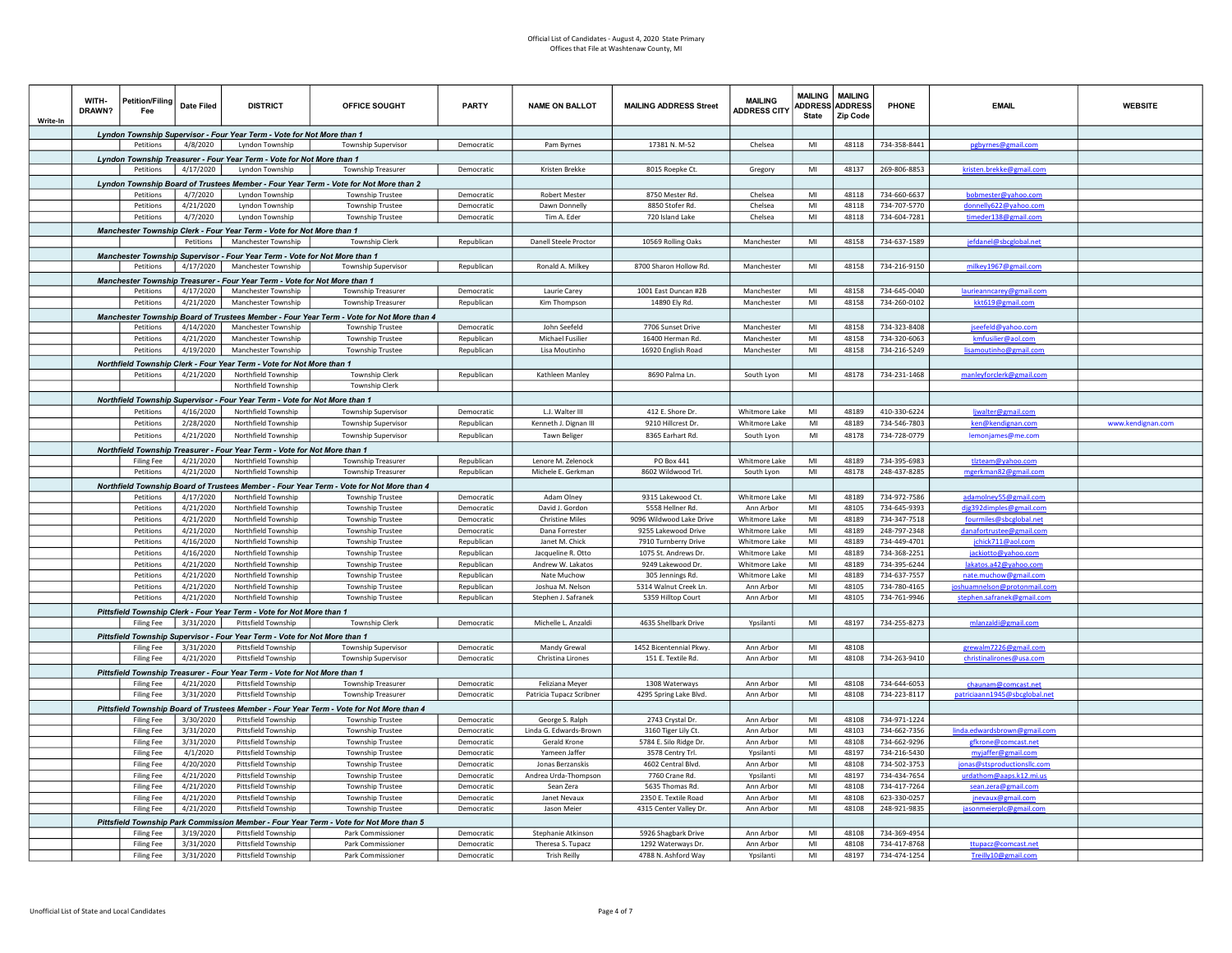| Write-In | WITH-<br>DRAWN? | <b>Petition/Filing</b><br>Fee          | <b>Date Filed</b>      | <b>DISTRICT</b>                                                                           | OFFICE SOUGHT                                                                          | PARTY                    | <b>NAME ON BALLOT</b>               | <b>MAILING ADDRESS Street</b>                | <b>MAILING</b><br><b>ADDRESS CITY</b> | <b>MAILING</b><br><b>ADDRESS</b><br><b>State</b> | <b>MAILING</b><br><b>ADDRESS</b><br><b>Zip Code</b> | PHONE                        | <b>EMAIL</b>                                         | <b>WEBSITE</b>      |
|----------|-----------------|----------------------------------------|------------------------|-------------------------------------------------------------------------------------------|----------------------------------------------------------------------------------------|--------------------------|-------------------------------------|----------------------------------------------|---------------------------------------|--------------------------------------------------|-----------------------------------------------------|------------------------------|------------------------------------------------------|---------------------|
|          |                 | Filing Fee                             | 4/3/2020               | Pittsfield Township                                                                       | Park Commissioner                                                                      | Democratic               | Stephanie Hunt                      | 4127 Ridgewood Dr.                           | Ypsilanti                             | MI                                               | 48197                                               | 734-945-4470                 |                                                      |                     |
|          |                 | <b>Filing Fee</b>                      | 4/21/2020              | Pittsfield Township                                                                       | Park Commissioner                                                                      | Democratic               | Anne Maxine Fortunato               | 4817 Sandstone Pass, Apt. 3C                 | Ynsilanti                             | MI                                               | 48197                                               | 734-904-8366                 | annie.m.fortunato@gmail.com                          |                     |
|          |                 | Filing Fee                             | 4/20/2020              | Pittsfield Township                                                                       | Park Commissioner                                                                      | Democratic               | <b>Brent Dingman</b>                | 1164 Rathfon Circle                          | Saline                                | MI                                               | 48176                                               | 734-845-4165                 | brentdingman45@gmail.com                             |                     |
|          |                 | <b>Filing Fee</b>                      | 4/21/2020              | Pittsfield Township                                                                       | Park Commissioner                                                                      | Democratic               | Stacy L. Ebron                      | 3519 Meadow Grove Trl.                       | Ann Arbor                             | MI                                               | 48108                                               |                              | ebron.stacy@gmail.com                                |                     |
|          |                 | <b>Filing Fee</b>                      | 4/20/2020              | Pittsfield Township                                                                       | Park Commissioner                                                                      | Republican               | <b>Andrew Storer</b>                | 4214 Lilac Ln                                | Ypsilanti                             | MI                                               | 48197                                               | 513-335-7486                 | andrewmstorer@gmail.com                              |                     |
|          |                 |                                        |                        | Salem Township Clerk - Four Year Term - Vote for Not More than 1                          |                                                                                        |                          |                                     |                                              |                                       |                                                  |                                                     |                              |                                                      |                     |
|          |                 | Petitions                              | 4/20/2020              | Salem Township                                                                            | Township Clerk                                                                         | Republican               | Del Wensley                         | 8311 Joy Rd.                                 | Plymouth                              | MI                                               | 48170                                               | 734-637-8902                 | delwensley@aol.com                                   |                     |
|          |                 |                                        |                        | Salem Township Supervisor - Four Year Term - Vote for Not More than 1                     |                                                                                        |                          |                                     |                                              |                                       |                                                  |                                                     |                              |                                                      |                     |
|          |                 | Petitions                              | 4/20/2020              | Salem Township                                                                            | <b>Township Supervisor</b>                                                             | Republican               | Gary Whittaker                      | 7897 6 Mile                                  | Northville                            | MI                                               | 48168                                               | 248-909-3200                 | threecedarsfarm@charter.net                          |                     |
|          |                 |                                        |                        | Salem Township Treasurer - Four Year Term - Vote for Not More than 1                      |                                                                                        |                          |                                     |                                              |                                       |                                                  |                                                     |                              |                                                      |                     |
|          |                 | Petitions                              | 4/17/2020              | Salem Townshin                                                                            | Township Treasurer                                                                     | Republican               | Dale Converse                       | 7667 Currie Rd                               | Northville                            | MI                                               | 48168                                               | 734-718-4766                 | friendsofdaleconverse@gmail.com                      |                     |
|          |                 |                                        |                        |                                                                                           | Salem Township Board of Trustees Member - Four Year Term - Vote for Not More than 4    |                          |                                     |                                              |                                       |                                                  |                                                     |                              |                                                      |                     |
|          |                 | Petitions                              | 4/14/2020              | Salem Township                                                                            | <b>Township Trustee</b>                                                                | Republican               | Reggie DeLuca                       | 8190 Fox Lane                                | Plymouth                              | MI                                               | 48170                                               | 734-260-2692                 | rdeluca4@charter.net                                 |                     |
|          |                 | Petitions<br>Petitions                 | 4/14/2020<br>4/20/2020 | Salem Township<br>Salem Township                                                          | <b>Township Tustee</b><br><b>Township Trustee</b>                                      | Republican<br>Republican | <b>TJ McLaughlin</b><br>David Trent | 9222 N. Dixboro Rd.<br>7900 6 Mile Road      | South Lvon<br>Northville              | MI<br>MI                                         | 48178<br>48168                                      | 248-819-6637<br>248-982-1361 | ti@salem-mi.org                                      |                     |
|          |                 | Petitions                              | 4/21/2020              | Salem Township                                                                            | <b>Township Trustee</b>                                                                | Republican               | John Daniel                         | 7284 Angle Rd.                               | Northville                            | MI                                               | 48168                                               | 248-207-3375                 | ohn.daniel1@yahoo.com                                |                     |
|          |                 |                                        |                        | Saline Township Clerk - Four Year Term - Vote for Not More than 1                         |                                                                                        |                          |                                     |                                              |                                       |                                                  |                                                     |                              |                                                      |                     |
|          |                 | Petitions                              | 2/12/2020              | Saline Township                                                                           | <b>Township Clerk</b>                                                                  | Republican               | Kelly Marion                        | 4254 Arkona Road                             | Saline                                | MI                                               | 48176                                               | 734-429-9968                 | salinetown@gmail.com                                 |                     |
|          |                 |                                        |                        |                                                                                           |                                                                                        |                          |                                     |                                              |                                       |                                                  |                                                     |                              |                                                      |                     |
|          |                 | Petitions                              | 2/12/2020              | Saline Township Supervisor - Four Year Term - Vote for Not More than 1<br>Saline Township | <b>Township Supervisor</b>                                                             | Republican               | James C. Marion                     | 8991 Marion Road                             | Saline                                | MI                                               | 48176                                               | 734-429-5155                 |                                                      |                     |
|          |                 |                                        |                        |                                                                                           |                                                                                        |                          |                                     |                                              |                                       |                                                  |                                                     |                              |                                                      |                     |
|          |                 | Petitions                              | 2/17/2020              | Saline Township Treasurer - Four Year Term - Vote for Not More than 1<br>Saline Township  | Township Treasurer                                                                     | Republican               | Jennifer Zink                       | 7186 Klager Road                             | Saline                                | MI                                               | 48176                                               | 734-344-9306                 | jenmzink@gmail.com                                   |                     |
|          |                 |                                        |                        |                                                                                           | Saline Township Board of Trustees Member - Four Year Term - Vote for Not More than 2   |                          |                                     |                                              |                                       |                                                  |                                                     |                              |                                                      |                     |
|          |                 | Petitions                              | 2/12/2020              | Saline Township                                                                           | <b>Township Trustee</b>                                                                | Republican               | Tom P. Hammond                      | 13076 Macon Road                             | Saline                                | MI                                               | 48176                                               | 734-429-2836                 | h5tdbsd@aol.com                                      |                     |
|          |                 | Petitions                              | 2/12/2020              | Saline Township                                                                           | <b>Township Trustee</b>                                                                | Republican               | Robert J. Marion                    | 3150 Arkona Road                             | Saline                                | MI                                               | 48176                                               | 734-429-4869                 |                                                      |                     |
|          |                 |                                        |                        | Scio Township Clerk - Four Year Term - Vote for Not More than 1                           |                                                                                        |                          |                                     |                                              |                                       |                                                  |                                                     |                              |                                                      |                     |
|          |                 | Filing Fee                             | 4/6/2020               | Scio Township                                                                             | <b>Township Clerk</b>                                                                  | Democratic               | <b>Jessica Flintoft</b>             | P.O. Box 2273                                | Ann Arbor                             | MI                                               | 48106                                               | 734-418-8242                 | Jessicaflintoft@gmail.com                            | iessicaflintoft.com |
|          |                 |                                        |                        | Scio Township Supervisor - Four Year Term - Vote for Not More than 1                      |                                                                                        |                          |                                     |                                              |                                       |                                                  |                                                     |                              |                                                      |                     |
|          |                 | <b>Filing Fee</b>                      | 4/15/2020              | Scio Township                                                                             | Township Supervisor                                                                    | Democratic               | Will Hathaway                       | 3424 Stowe Street                            | Ann Arbor                             | MI                                               | 48103                                               | 734-213-2726                 | hathwill@gmail.com                                   |                     |
|          |                 | Filing Fee                             | 4/21/2020              | Scio Township                                                                             | <b>Township Supervisor</b>                                                             | Democratic               | Jillian Michele Kerry               | 153 Luella Ave                               | Ann Arbor                             | MI                                               | 48103                                               | 734-271-5982                 | jmkerry731@gmail.com                                 |                     |
|          |                 |                                        |                        | Scio Township Treasurer - Four Year Term - Vote for Not More than 1                       |                                                                                        |                          |                                     |                                              |                                       |                                                  |                                                     |                              |                                                      |                     |
|          |                 | <b>Filing Fee</b>                      | 4/15/2020              | Scio Township                                                                             | <b>Township Treasurer</b>                                                              | Democratic               | David S. Read                       | 713 Merlin Way                               | Dexter                                | MI                                               | 48130                                               | 734-657-7569                 | davidread@bitsoflight.com                            |                     |
|          |                 | <b>Filing Fee</b>                      | 4/17/2020              | Scio Township                                                                             | Township Treasurer                                                                     | Democratic               | Donna E. Palmer                     | 2303 Scio Rd.                                | Dexter                                | MI                                               | 48130                                               | 734-649-4266                 | dpalmer1939@gmail.com                                |                     |
|          |                 | Filing Fee                             | 4/21/2020              | Scio Township                                                                             | Township Treasurer                                                                     | Democratic               | <b>Charles Nielsen</b>              | 6655 Jackson Rd., #415                       | Ann Arbor                             | MI                                               | 48103                                               | 734-747-6585                 | cdnielsen1@gmail.com                                 |                     |
|          |                 |                                        |                        |                                                                                           | Scio Township Board of Trustees Member - Four Year Term - Vote for Not More than 4     |                          |                                     |                                              |                                       |                                                  |                                                     |                              |                                                      |                     |
|          |                 | <b>Filing Fee</b>                      | 4/15/2020              | Scio Township                                                                             | <b>Township Trustee</b>                                                                | Democratic               | Kathleen Knol                       | 1778 Snowberry Ridge                         | Ann Arbor                             | $\mathsf{MI}$<br>MI                              | 48103                                               | 734-395-2340                 | kknol1@comcast.net                                   |                     |
|          |                 | <b>Filing Fee</b><br><b>Filing Fee</b> | 4/16/2020<br>4/21/2020 | Scio Township<br>Scio Township                                                            | Township Trustee<br><b>Township Trustee</b>                                            | Democratic<br>Democratic | Alec Jerome<br>Patrick McLaughlin   | 3825 Zeeb Rd.<br>4376 East Loch Alpine Drive | Dexter<br>Ann Arbor                   | MI                                               | 48130<br>48103                                      | 734-276-8078<br>734-255-6466 | aleccierome@gmail.com<br>atrick.mclaughlin@gmail.con |                     |
|          |                 | <b>Filing Fee</b>                      | 4/17/2020              | Scio Township                                                                             | <b>Township Trustee</b>                                                                | Democratic               | <b>Bob Hyde</b>                     | 6336 Marshall Rd                             | Dexter                                | MI                                               | 48130                                               | 734-717-2445                 | robert.allan.hyde@gmail.com                          |                     |
|          |                 | <b>Filing Fee</b>                      | 4/21/2020              | Scio Township                                                                             | <b>Township Trustee</b>                                                                | Democratic               | Jackie Courteau                     | 4241 Tubbs Road                              | Ann Arbor                             | MI                                               | 48103                                               | 734-680-5258                 | jbcourteau@gmail.com                                 |                     |
|          |                 | <b>Filing Fee</b>                      | 4/17/2020              | Scio Township                                                                             | Township Trustee                                                                       | Democratic               | Jane E. Vogel                       | 1223 Skyhawk                                 | Ann Arbor                             | MI                                               | 48103                                               | 734-747-9741                 | misc@espervogel.com                                  |                     |
|          |                 | <b>Filing Fee</b>                      | 4/21/2020              | Scio Township                                                                             | <b>Township Trustee</b>                                                                | Democratic               | Jennifer Doemland                   | 1835 South Parker Rd                         | Ann Arbor                             | MI                                               | 48103                                               | 734-260-4661                 | idoemland@gmail.com                                  |                     |
|          |                 | <b>Filing Fee</b>                      | 4/20/2020              | Scio Township                                                                             | Township Trustee                                                                       | Republican               | <b>Edward Frutig</b>                | 8040 Scio Church Road                        | Ann Arbor                             | MI                                               | 48103                                               | 313-657-6882                 | edward.frutig@gmail.com                              |                     |
|          |                 | <b>Filing Fee</b>                      | 4/20/2020              | Scio Township                                                                             | Township Trustee                                                                       | Republican               | William M. Gordon                   | 4408 Corey Circle                            | Ann Arbor                             | MI                                               | 48103                                               | 734-994-3480                 | electwilliamgordon@gmail.com                         |                     |
|          |                 |                                        |                        | Sharon Township Clerk - Four Year Term - Vote for Not More than 1                         |                                                                                        |                          |                                     |                                              |                                       |                                                  |                                                     |                              |                                                      |                     |
|          |                 | <b>Filing Fee</b>                      | 4/17/2020              | Sharon Township                                                                           | Township Clerk                                                                         | Republican               | Kimberley A. Potocki                | 16991 Walker Road                            | Grass Lake                            | $\mathsf{MI}$                                    | 49240                                               | 517-740-5484                 | k.a.potocki@gmail.com                                |                     |
|          |                 |                                        |                        | Sharon Township Supervisor - Four Year Term - Vote for Not More than 1                    |                                                                                        |                          |                                     |                                              |                                       |                                                  |                                                     |                              |                                                      |                     |
|          |                 | <b>Filing Fee</b>                      | 4/3/2020               | Sharon Township                                                                           | <b>Township Supervisor</b>                                                             | Republican               | <b>Peter Psarouthakis</b>           | 15951 Easudes                                | Grass Lake                            | MI                                               | 49240                                               | 734-320-9240                 | peter@ewiassociates.com                              |                     |
|          |                 | <b>Filing Fee</b>                      | 4/21/2020              | Sharon Township                                                                           | Township Supervisor                                                                    | Republican               | Stephen Alber                       | 18305 Pleasant Lake Road                     | Manchester                            | MI                                               | 48158                                               | 734-260-8187                 | alberexcavating@gmail.com                            |                     |
|          |                 |                                        |                        | Sharon Township Treasurer - Four Year Term - Vote for Not More than 1                     | No Candidates Filed                                                                    |                          |                                     |                                              |                                       |                                                  |                                                     |                              |                                                      |                     |
|          |                 |                                        |                        |                                                                                           |                                                                                        |                          |                                     |                                              |                                       |                                                  |                                                     |                              |                                                      |                     |
|          |                 |                                        |                        |                                                                                           | Sharon Township Board of Trustees Member - Four Year Term - Vote for Not More than 2   |                          |                                     |                                              |                                       |                                                  |                                                     |                              |                                                      |                     |
|          |                 | Petitions                              | 4/20/2020              | Sharon Township                                                                           | <b>Township Trustee</b>                                                                | Republican               | Chelsea Mikel                       | 5841 M52                                     | Manchester                            | MI                                               | 48158                                               | 248-910-5527                 | mikel.chelsea@gmail.com                              |                     |
|          |                 |                                        |                        | Superior Township Clerk - Four Year Term - Vote for Not More than 1                       |                                                                                        |                          |                                     |                                              |                                       |                                                  |                                                     |                              |                                                      |                     |
|          |                 | <b>Filing Fee</b>                      | 2/3/2020               | Superior Township                                                                         | <b>Township Clerk</b>                                                                  | Democratic               | Paula Jefferson                     | 1585 Harvest Lane                            | Ypsilanti                             | MI                                               | 48198                                               | 734-657-6836                 | pjeffuller@gmail.com                                 |                     |
|          |                 | <b>Filing Fee</b>                      | 2/4/2020               | Superior Township                                                                         | <b>Township Clerk</b>                                                                  | Democratic               | Lynette Findley                     | 1727 Sheffield Drive                         | Ypsilanti                             | MI                                               | 48198                                               | 734-218-3421                 | wnettefindley@gmail.com                              |                     |
|          |                 | Petitions                              | 3/3/2020               | Superior Township                                                                         | Township Clerk                                                                         | Democratic               | Meghan Winslow                      | 3387 Napier Rd                               | Ypsilanti                             | MI                                               | 48198                                               | 734-637-2933                 | m3mcfar1@gmail.com                                   |                     |
|          |                 |                                        |                        | Superior Township Supervisor - Four Year Term - Vote for Not More than 1                  |                                                                                        |                          |                                     |                                              |                                       |                                                  |                                                     |                              |                                                      |                     |
|          |                 | Filing Fee                             | 3/30/2020              | Superior Township                                                                         | Township Supervisor                                                                    | Democratic               | Ken Schwartz                        | 2474 Hickman                                 | Ann Arbor                             | MI                                               | 48105                                               | 734-480-2060                 | kenschwartz123@yahoo.com                             |                     |
|          |                 |                                        |                        | Superior Township Treasurer - Four Year Term - Vote for Not More than 1                   |                                                                                        |                          |                                     |                                              |                                       |                                                  |                                                     |                              |                                                      |                     |
|          |                 | Petitions                              | 1/13/2020              | Superior Township                                                                         | Township Treasurer                                                                     | Democratic               | Brenda L. McKinney                  | 8418 Thames Ct.                              | Superior Twp.                         | MI                                               | 48198                                               |                              |                                                      |                     |
|          |                 |                                        |                        |                                                                                           | Superior Township Board of Trustees Member - Four Year Term - Vote for Not More than 4 |                          |                                     |                                              |                                       |                                                  |                                                     |                              |                                                      |                     |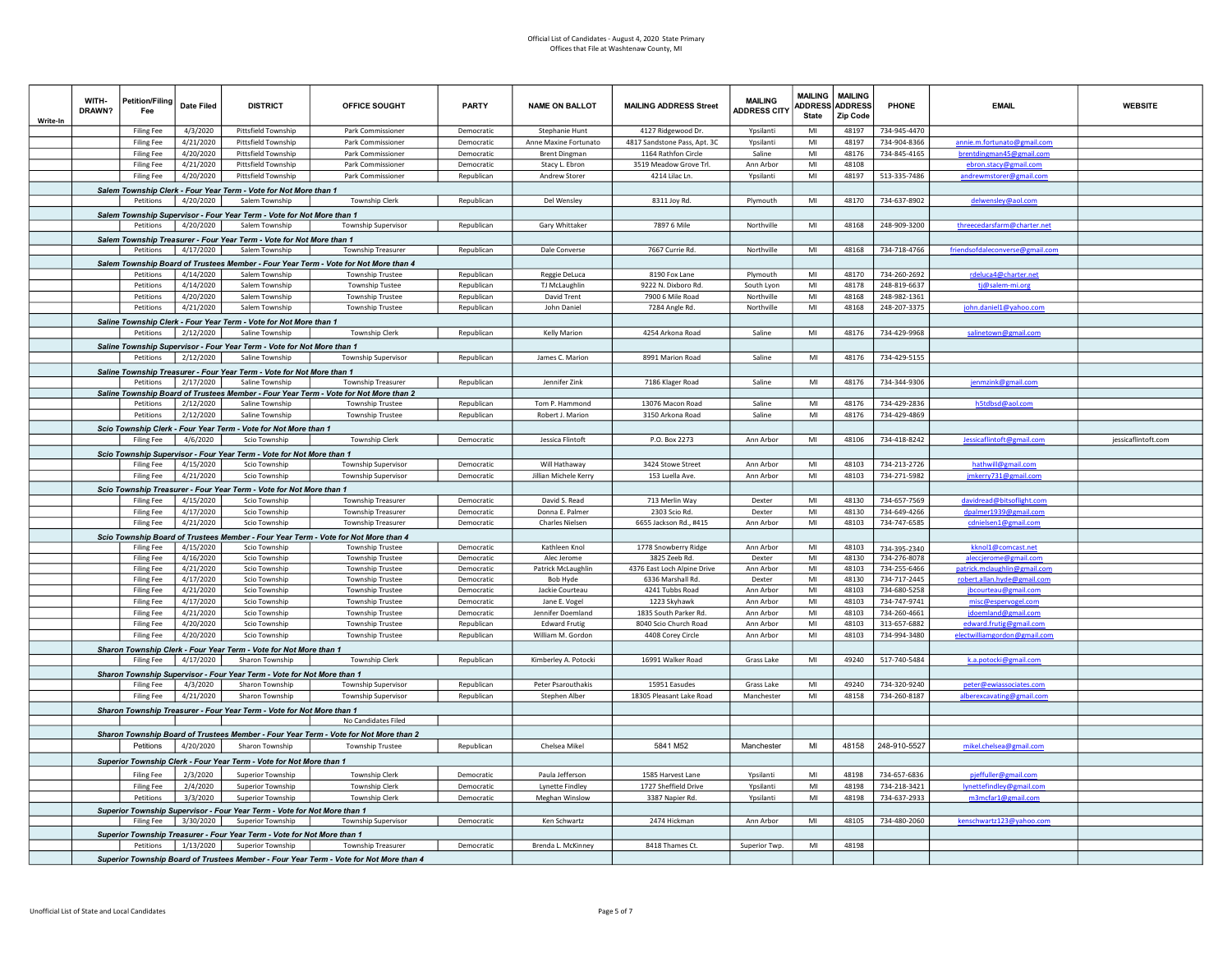| Write-In | WITH-<br>DRAWN? | <b>Petition/Filing</b><br>Fee | <b>Date Filed</b>      | <b>DISTRICT</b>                                                                             | OFFICE SOUGHT                                                                           | <b>PARTY</b>             | <b>NAME ON BALLOT</b>                   | <b>MAILING ADDRESS Street</b>       | <b>MAILING</b><br><b>ADDRESS CITY</b> | <b>MAILING</b><br><b>ADDRESS</b><br><b>State</b> | <b>MAILING</b><br><b>ADDRESS</b><br><b>Zip Code</b> | PHONE                        | <b>EMAIL</b>                   | <b>WEBSITE</b>                  |
|----------|-----------------|-------------------------------|------------------------|---------------------------------------------------------------------------------------------|-----------------------------------------------------------------------------------------|--------------------------|-----------------------------------------|-------------------------------------|---------------------------------------|--------------------------------------------------|-----------------------------------------------------|------------------------------|--------------------------------|---------------------------------|
|          |                 | <b>Filing Fee</b>             | 2/18/2020              | Superior Township                                                                           | <b>Township Trustee</b>                                                                 | Democratic               | Nancy Caviston                          | 4115 Napier Rd.                     | Plymouth                              | MI                                               | 48170                                               | 734-455-8120                 | caviston@cavistonagency.com    |                                 |
|          |                 | Petitions                     | 3/2/2020               | Superior Township                                                                           | <b>Township Trustee</b>                                                                 | Democratic               | Lisa Lewis                              | 8395 Lakeview Ct.                   | Ypsilanti                             | MI                                               | 48198                                               | 734-635-8626                 | llewis448@gmail.com            |                                 |
|          |                 | <b>Filing Fee</b>             | 4/19/2020              | Superior Township                                                                           | <b>Township Trustee</b>                                                                 | Democratic               | Rhonda P. McGil                         | 8454 Barrington Dr.                 | Superior Twp.                         | MI                                               | 48198                                               | 734-480-0148                 | prmcgill4@gbcglobal.net        |                                 |
|          |                 | <b>Filing Fee</b>             | 4/20/2020              | <b>Superior Township</b>                                                                    | <b>Township Trustee</b>                                                                 | Democratic               | Bernedia Word                           | 8607 Barrington Dr.                 | Ypsilanti                             | MI                                               | 48198                                               | 734-417-0334                 |                                |                                 |
|          |                 | <b>Filing Fee</b>             | 4/14/2020              | <b>Superior Township</b>                                                                    | Township Trustee                                                                        | Democratic               | <b>Bernice Lindke</b>                   | 3396 Alan Mark Dr.                  | Ann Arbor                             | MI<br>MI                                         | 48105                                               | 734-730-7769                 | lindkeber@gmail.com            |                                 |
|          |                 | Filing Fee                    | 4/20/2020              | Superior Township                                                                           | <b>Township Trustee</b>                                                                 | Republican               | <b>Hamilton Zachariahs</b>              | 8152 Stamford Road                  | Superior Twp.                         |                                                  | 48198                                               | 605-310-8331                 | hamizach@gmail.com             |                                 |
|          |                 |                               |                        |                                                                                             | Superior Township Park Commission Member - Four Year Term - Vote for Not More than 7    |                          |                                         |                                     |                                       |                                                  |                                                     |                              |                                |                                 |
|          |                 | Petitions<br>Petitions        | 4/15/2020<br>4/13/2020 | Superior Township<br>Superior Township                                                      | Park Commissioner<br>Park Commissioner                                                  | Democratic<br>Democratic | Marion E. Morris                        | 8264 Vreeland Rd<br>9805 Geddes Rd. | Ypsilanti<br>Superior Twp.            | $\mathsf{MI}$<br>MI                              | 48198<br>48198                                      | 734-482-7414<br>734-484-6481 | erryleeisme7@gmail.com         |                                 |
|          |                 | Petitions                     | 4/14/2020              | Superior Township                                                                           | Park Commissioner                                                                       | Democratic               | Terry Lee Lansing<br>Martha Kern-Boprie | 1659 Sheffield Drive                | Ypsilanti                             | MI                                               | 48198                                               | 734-483-3621                 | kernm@umich.edu                |                                 |
|          |                 | Petitions                     | 4/20/2020              | Superior Township                                                                           | Park Commissioner                                                                       | Democratic               | Nahid Sanii-Yahyai                      | 3500 Blue Heron Ct.                 | Superior Twp.                         | MI                                               | 48198                                               | 734-272-2854                 | nyahyai@comcast.net            |                                 |
|          |                 | <b>Petitions</b>              | 4/20/2020              | Superior Township                                                                           | Park Commissioner                                                                       | Democratic               | Gregory K. Vessels                      | 333 E. Clark Rd.                    | Superior Twp.                         | $\mathsf{MI}$                                    | 48198                                               | 734-645-9180                 | ypsivish@yahoo.com             |                                 |
|          |                 |                               |                        | Sylvan Township Clerk - Four Year Term - Vote for Not More than 1                           |                                                                                         |                          |                                         |                                     |                                       |                                                  |                                                     |                              |                                |                                 |
|          |                 | Petitions                     | 4/21/2020              | Sylvan Township                                                                             | <b>Township Clerk</b>                                                                   | Democratic               | Kathleen Kennedy                        | 1339 Liebeck Rd.                    | Chelsea                               | MI                                               | 48118                                               | 734-358-9390                 | kathyekenn@gmail.com           |                                 |
|          |                 |                               |                        | Sylvan Township Supervisor - Four Year Term - Vote for Not More than 1                      |                                                                                         |                          |                                         |                                     |                                       |                                                  |                                                     |                              |                                |                                 |
|          |                 |                               |                        |                                                                                             | No Candidates Filed                                                                     |                          |                                         |                                     |                                       |                                                  |                                                     |                              |                                |                                 |
|          |                 |                               |                        | Sylvan Township Treasurer - Four Year Term - Vote for Not More than 1                       |                                                                                         |                          |                                         |                                     |                                       |                                                  |                                                     |                              |                                |                                 |
|          |                 |                               | Petitions 4/21/2020    | Sylvan Township                                                                             | Township Treasurer                                                                      | Democratic               | Cyndi Jabara                            | 19980 lvey                          | Chelsea                               | MI                                               | 48118                                               | 248-756-3266                 | c.jabara@sbcglobal.net         |                                 |
|          |                 | Petitions                     |                        | Sylvan Township                                                                             | <b>Township Treasurer</b>                                                               | Republican               | Rodney Branham                          | 17262 Fahrner Rd.                   | Chelsea                               | MI                                               | 48118                                               | 734-604-2540                 | rbranham@sylvan-township.org   |                                 |
|          |                 |                               |                        |                                                                                             | Sylvan Township Board of Trustees Member - Four Year Term - Vote for Not More than 2    |                          |                                         |                                     |                                       |                                                  |                                                     |                              |                                |                                 |
|          |                 | Filing Fee                    | 4/21/2020              | Sylvan Township                                                                             | Township Trustee                                                                        | Democratic               | Sandra E. Schulze                       | 19900 W. Old US Highway 12          | Chelsea                               | MI                                               | 48118                                               | 734-255-3518                 |                                |                                 |
|          |                 | Petitions                     | 4/20/2020              | Sylvan Township                                                                             | <b>Township Trustee</b>                                                                 | Republican               | Kurt P. Koseck                          | 679 Glazier Rd.                     | Chelsea                               | MI                                               | 48118                                               | 734-272-2576                 | seschulze@aol.com              |                                 |
|          |                 |                               |                        |                                                                                             |                                                                                         |                          |                                         |                                     |                                       |                                                  |                                                     |                              |                                |                                 |
|          |                 | Petitions                     | 4/17/2020              | Webster Township Clerk - Four Year Term - Vote for Not More than 1<br>Webster Township      | <b>Township Clerk</b>                                                                   | Democratic               | Barbara Calleja                         | 6260 Webster Church Rd.             | Dexter                                | MI                                               | 48130                                               | 734-904-0522                 | a3bc2co@gmail.com              |                                 |
|          |                 |                               |                        |                                                                                             |                                                                                         |                          |                                         |                                     |                                       |                                                  |                                                     |                              |                                |                                 |
|          |                 | <b>Filing Fee</b>             | 4/17/2020              | Webster Township Supervisor - Four Year Term - Vote for Not More than 1<br>Webster Township | <b>Township Supervisor</b>                                                              | Republican               |                                         | 6000 Joy Rd                         | Dexter                                | MI                                               | 48130                                               | 734-426-0669                 |                                |                                 |
|          |                 |                               |                        | Webster Township Treasurer - Four Year Term - Vote for Not More than 1                      |                                                                                         |                          | John V. Kingsley                        |                                     |                                       |                                                  |                                                     |                              | kingsley3@hotmail.com          |                                 |
|          |                 | Petitions                     | 4/10/2020              | Webster Township                                                                            | <b>Township Treasurer</b>                                                               | Republican               | John Schart                             | 5327 Webster Church Rd.             | Dexter                                | $\mathsf{MI}$                                    | 48130                                               | 734-780-6509                 | jscharf@usa.com                | www.linkedin.com/in/johndscharf |
|          |                 |                               |                        |                                                                                             | Webster Township Board of Trustees Member - Four Year Term - Vote for Not More than 4   |                          |                                         |                                     |                                       |                                                  |                                                     |                              |                                |                                 |
|          |                 | Petitions                     | 4/14/2020              | Webster Township                                                                            | <b>Township Trustee</b>                                                                 | Democratic               | <b>Shelly Vrsek</b>                     | 6060 Hickory Lane                   | Dexter                                | MI                                               | 48130                                               | 248-514-3032                 | svrsek@yahoo.com               |                                 |
|          |                 | Petitions                     | 4/17/2020              | <b>Webster Township</b>                                                                     | <b>Township Trustee</b>                                                                 | Democratic               | Dan Munzel                              | 4770 N. Whitman Circle              | Ann Arbor                             | MI                                               | 48103                                               | 734-680-6179                 | dmunzel@itctransco.com         |                                 |
|          |                 | Petitions                     | 4/17/2020              | Webster Township                                                                            | Township Trustee                                                                        | Republican               | <b>Richard Kleinschmidt</b>             | 6158 Webster Church                 | Dexter                                | MI                                               | 48130                                               | 734-649-0747                 | rdkleinschmidt@juno.con        |                                 |
|          |                 | Petitions                     | 4/17/2020              | <b>Webster Township</b>                                                                     | Township Tustee                                                                         | Republican               | John H. Westman                         | 8130 Chamberlin Rd                  | Dexter                                | MI                                               | 48130                                               | 734-426-3420                 | jwestman@umich.edu             |                                 |
|          |                 | Petitions                     | 4/20/2020              | Webster Township                                                                            | Township Trustee                                                                        | Republican               | Cameron Horvath                         | 5180 Vaughn Rd.                     | Dexter                                | MI                                               | 48130                                               | 810-333-7771                 | cameronjosephhorvath@gmail.com |                                 |
|          |                 | <b>Petitions</b>              | 4/20/2020              | Webster Township                                                                            | <b>Township Trustee</b>                                                                 | Republican               | leff Harms                              | 3360 Meadow Lane                    | Whitmore Lake                         | MI                                               | 48189                                               | 734-449-4650                 | jharms@charter.net             |                                 |
|          |                 | Petitions                     | 4/21/2020              | Webster Township                                                                            | <b>Township Trustee</b>                                                                 | Republican               | <b>Bryan Danek</b>                      | 8038 Walsh Rd.                      | Dexter                                | MI                                               | 48130                                               | 732-983-6848                 | bryan.m.danek@gmail.com        |                                 |
|          |                 | York Township Clerk -         |                        | - Four Year Term - Vote for Not More than 1                                                 |                                                                                         |                          |                                         |                                     |                                       |                                                  |                                                     |                              |                                |                                 |
|          |                 | Filing Fee                    | 7/16/2019              | York Township                                                                               | Township Clerk                                                                          | Republican               | Miha Todd                               | 1860 Samer Road                     | Milan                                 | MI                                               | 48160                                               | 734-320-7602                 | mihatodd2018@gmail.com         |                                 |
|          |                 | Petitions                     | 4/20/2020              | York Township                                                                               | <b>Township Clerk</b>                                                                   | Republican               | Mitch Gasche                            | 9162 Cambridge Drive                | Saline                                | MI                                               | 48176                                               | 734-645-6998                 | mgasche@comcast.net            |                                 |
|          |                 |                               |                        | York Township Supervisor - Four Year Term - Vote for Not More than 1                        |                                                                                         |                          |                                         |                                     |                                       |                                                  |                                                     |                              |                                |                                 |
|          |                 | Petitions                     | 3/12/2020              | York Township                                                                               | Township Supervisor                                                                     | Republican               | Chuck Tellas                            | 3121 Judd Rd.                       | Milan                                 | MI                                               | 48160                                               | 734-432-1363                 | chuck.ceetee@yahoo.com         |                                 |
|          |                 |                               |                        | York Township Treasurer - Four Year Term - Vote for Not More than 1                         |                                                                                         |                          |                                         |                                     |                                       |                                                  |                                                     |                              |                                |                                 |
|          |                 | Petitions                     | 3/17/2020              | York Township                                                                               | Township Treasurer                                                                      | Republican               | Sally B. Louis                          | 80 Willow Rd.                       | Milan                                 | MI                                               | 48160                                               | 734-646-6663                 | swimmomx4@sbcglobal.net        |                                 |
|          |                 |                               |                        |                                                                                             | York Township Board of Trustees Member - Four Year Term - Vote for Not More than 4      |                          |                                         |                                     |                                       |                                                  |                                                     |                              |                                |                                 |
|          |                 | <b>Filing Fee</b>             | 4/16/2020              | York Township                                                                               | <b>Township Trustee</b>                                                                 | Republican               | Sean Gleason                            | 304 Judd Rd.                        | Milan                                 | MI                                               | 48160                                               | 734-439-0378                 | sglea58501@aol.com             |                                 |
|          |                 | Petitions                     | 4/16/2020              | York Township                                                                               | Township Trustee                                                                        | Republican               | Derek Stern                             | 9360 Sunset Lake Drive              | Saline                                | MI                                               | 48176                                               | 419-376-8512                 | derek.stern@comcast.net        |                                 |
|          |                 | Petitions                     | 4/21/2020              | York Township                                                                               | Township Trustee                                                                        | Republican               | John Hargrove                           | 11300 Moon Road                     | Milan                                 | MI                                               | 48160                                               | 734-255-0751                 | jjhar@frontier.con             |                                 |
|          |                 | Petitions                     | 4/21/2020              | York Township                                                                               | Township Trustee                                                                        | Republican               | Jason D. McGovern                       | 51 Green Valley Dr.                 | Milan                                 | MI                                               | 48160                                               | 734-216-7485                 | jasonmcgo@gmail.com            | jason.mcgovern@worksync.com     |
|          |                 | Petitions                     | 4/16/2020              | York Township                                                                               | Township Trustee                                                                        | Republican               | Jeff Fordeck                            | 9172 Sunset Lake Dr.                | Saline                                | MI                                               | 48176                                               | 734-489-4137                 | jfordeck@comcast.net           |                                 |
|          |                 | Petitions                     | 4/20/2020              | York Township                                                                               | <b>Township Trustee</b>                                                                 | Republican               | Adam de Angeli                          | 11500 Carpenter Road, #1            | Milan                                 | MI                                               | 48160                                               | 734-972-9224                 |                                |                                 |
|          |                 |                               |                        | Ypsilanti Township Clerk - Four Year Term - Vote for Not More than 1                        |                                                                                         |                          |                                         |                                     |                                       |                                                  |                                                     |                              |                                |                                 |
|          | $\mathbf{v}$    | <b>Filing Fee</b>             | 3/6/2020               | Ypsilanti Township                                                                          | <b>Township Clerk</b>                                                                   | Democratic               | Karen Lovejoy Roe                       | 8677 Merritt Dr.                    | Yosilanti                             | $\mathsf{M}\mathsf{H}$                           | 48197                                               | 734-431-5012                 |                                |                                 |
|          |                 | <b>Filing Fee</b>             | 4/21/2020              | Ypsilanti Township                                                                          | <b>Township Clerk</b>                                                                   | Democratic               | <b>Heather Jarrell Roe</b>              | 7192 Roxbury                        | Ypsilanti                             | MI                                               | 48197                                               | 734-780-4681                 | heather.roe7@gmail.com         |                                 |
| WRITE-IN |                 |                               | 6/5/2020               | Ypsilanti Township                                                                          | <b>Township Clerk</b>                                                                   | Democratic               | Monica Ross-Williams                    | 2150 Chevrolet Street               | Ypsilanti                             | MI                                               | 48198                                               | 734-328-3025                 | monica@monicarosswilliams.com  | monicarosswilliams.com          |
|          |                 |                               |                        | Ypsilanti Township Supervisor - Four Year Term - Vote for Not More than 1                   |                                                                                         |                          |                                         |                                     |                                       |                                                  |                                                     |                              |                                |                                 |
|          |                 | <b>Filing Fee</b>             | 2/14/2020              | Ypsilanti Township                                                                          | Township Supervisor                                                                     | Democratic               | Brenda Stumbo                           | 9622 Endicott Lane                  | Ypsilanti                             | MI                                               | 48197                                               | 734-255-6302                 | beestumbo@gmail.com            |                                 |
|          |                 | <b>Filing Fee</b>             | 4/21/2020              | Ypsilanti Township                                                                          | Township Supervisor                                                                     | Democratic               | Cheryl Roberts                          | 1411 Wingate Blvd                   | Ypsilanti                             | MI                                               | 48198                                               | 734-778-7121                 | cheylady459@gmail.com          |                                 |
|          |                 |                               |                        | Ypsilanti Township Treasurer - Four Year Term - Vote for Not More than 1                    |                                                                                         |                          |                                         |                                     |                                       |                                                  |                                                     |                              |                                |                                 |
|          | Not Qualified   | Petitions                     | 1/8/2020               | Ypsilanti Township                                                                          | <b>Township Treasurer</b>                                                               | Democratic               | Monica Ross Williams                    | 2150 Chevrolet Street               | Ypsilanti                             | M.                                               | 48198                                               | 734-328-3025                 | monica@monicarosswilliams.com  | www.monicarosswilliams.com      |
|          |                 | Filing Fee                    | 4/17/2020              | Ypsilanti Township                                                                          | <b>Township Treasurer</b>                                                               | <b>Democratio</b>        | <b>Ashley Agdorny Sanders</b>           | 6247 S. Mohawk Ave                  | Ypsilanti                             | MH-                                              | 48197                                               | 734-330-0109                 | agdornysanders@gmail.com       |                                 |
|          |                 | <b>Filing Fee</b>             | 4/21/2020              | Ypsilanti Township                                                                          | <b>Township Treasurer</b>                                                               | Democratic               | Stan Eldridge                           | 7024 St. Andrews Dr                 | Ypsilanti                             | MI                                               | 48197                                               | 734-646-5309                 |                                |                                 |
|          |                 |                               |                        |                                                                                             | Ypsilanti Township Board of Trustees Member - Four Year Term - Vote for Not More than 4 |                          |                                         |                                     |                                       |                                                  |                                                     |                              |                                |                                 |
|          |                 | Filing Fee                    | 1/6/2020               | Ypsilanti Township                                                                          | Township Trustee                                                                        | Democratic               | Gloria C. Peterson                      | 6060 Vista Drive                    | Ypsilanti                             | MI                                               | 48197                                               | 734-664-1236                 | gpeterson1130@gmail.com        |                                 |